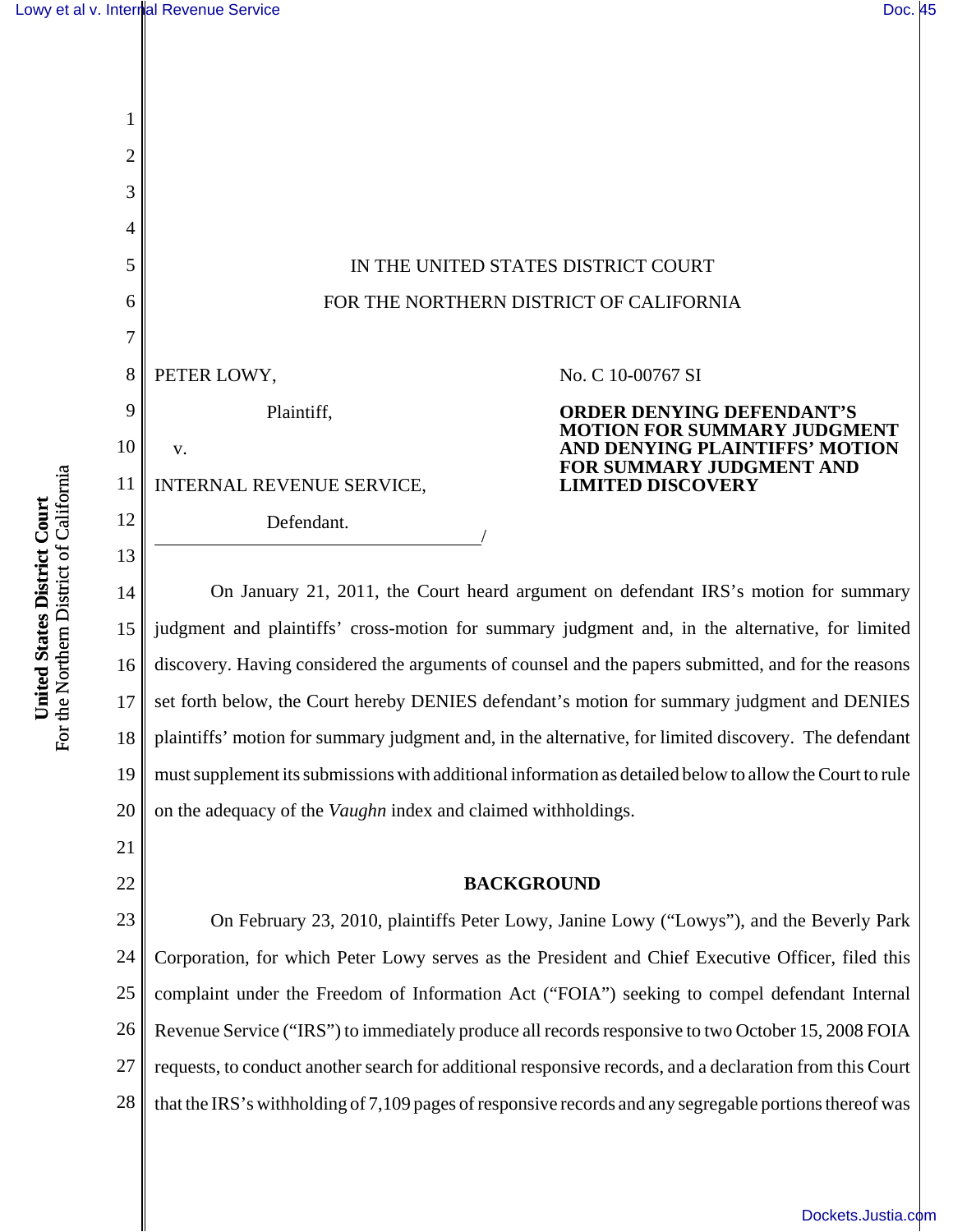1 unlawful.

2 3 4 5 6 7 In the winter of 2007, the IRS sent three letters to plaintiffs: (1) an October 31, 2007 letter notifying the Lowys that their 2005 tax return was selected for examination, (2) a November 1, 2007 letter notifying plaintiff Beverly Park Corporation that its 2005-06 tax return was selected for examination, and (3) a December 12, 2007 letter requesting information from the Beverly Park Corporation in accordance with Article 25 of the Double Taxation Convention between the United States and Australia. *See* Complaint, Ex. A.

8 9 10 11 12 13 14 15 16 17 18 19 In response, plaintiffs sent two FOIA requests to defendant on October 15, 2008, one from the Lowys and one from Beverly Park Corporation. *Id*. Both requests asked for four categories of records: (1) all records documenting communications between the Australian Taxation Office ("ATO") and/or the Australian Government, and the IRS which relate in any way to plaintiffs; (2) all records relating to (a) communications from the IRS to plaintiffs, (b) the United States Senate Permanent Subcommittee on Investigations' ("SPSI") inquiry into tax haven banks and United States tax compliance, in so far as the records relate to plaintiffs, and (c) the request from the ATO to the IRS referred to in the IRS's December 12, 2007 letter; (3) all records documenting communication between the IRS and the SPSI relating to plaintiffs; and (4) the names of all third parties that the IRS contacted in connection with their examination into the tax affairs of plaintiffs. *Id*. Plaintiffs' letters identified various officers and divisions of the IRS where responsive tax documents might be located, including IRS agents Wendy Lee and Hoa Nguyen who were involved in the tax examination of plaintiffs. *Id.*

20 21 22 23 24 25 The IRS searched for responsive documents and on July 23, 2009, submitted a response to plaintiffs indicating that 12,034 pages of responsive documents were located. Compl., Ex. B. Of that total, the IRS, through its Disclosure Office, released 4,925 pages in full, and withheld 7,109 pages pursuant to FOIA exemptions (b)(3), (b)(5), and (b)(7)(A) and (C). *Id.* On August 24, 2009, plaintiffs filed an administrative appeal. Compl., Ex. C. On December 21, 2009, Donna DeWeese, Appeals Team Manager, upheld the decision of the Disclosure Office. Hartford Decl., at ¶ 7.

26 27 28 Plaintiffs filed this action on February 23, 2010. *Id*. at ¶ 8. The complaint states three causes of action: (1) failure to provide responsive records under FOIA, (2) failure to provide any reasonably segregable portion of responsive records, and (3) failure to conduct an adequate search for responsive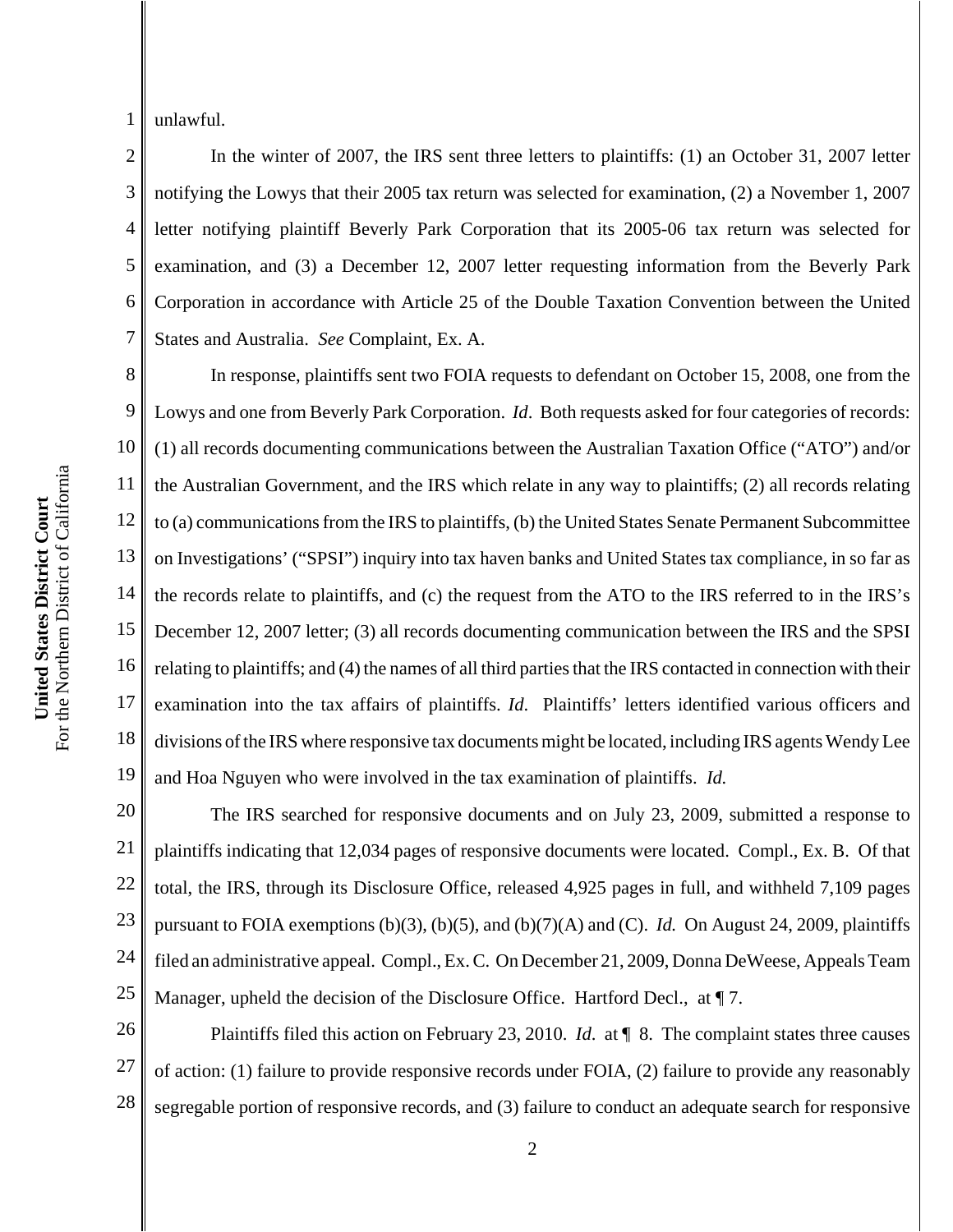9

10

1 2 3 4 5 records. Compl., pg. 6. After the case was filed, additional documents were released by the IRS, including 338 documents on September 16, 2010 and 142 pages on November 3, 2010. Banerjee Decl., at ¶ 2; Second Banerjee Decl., at ¶¶ 3-4. The IRS indicates an additional 162 pages bearing the prefix "IRS" and 139 pages bearing the prefix "LOWY" were to be released on December 6, 2010. Second Banerjee Decl., at ¶ 4, Hartford Decl., at ¶20.

6 8 On October 8, 2010, defendant filed for summary judgment. Plaintiffs responded on November 8, 2010, opposing defendant's motion, and filing a cross-motion for summary judgment or, in the alternative, for limited discovery.

#### **LEGAL STANDARD**

11 12 13 14 15 16 17 18 19 Summary adjudication is proper when "the pleadings, depositions, answers to interrogatories, and admissions on file, together with affidavits, if any, show that there is no genuine issue as to any material fact and that the moving party is entitled to a judgment as a matter of law." Fed. R. Civ. P. 56(c). In a motion for summary judgment, "[if] the moving party for summary judgment meets its initial burden of identifying for the court those portions of the materials on file that it believes demonstrate the absence of any genuine issues of material fact, the burden of production then shifts so that the non-moving party must set forth, by affidavit or as otherwise provided in Rule 56, specific facts showing that there is a genuine issue for trial." *T.W. Elec. Service, Inc., v. Pac. Elec. Contractors Association*, 809 F.2d 626, 630 (9th Cir. 1987) (citing *Celotex Corporation v. Catrett*, 477 U.S. 317 (1986)).

20 21 22 23 24 25 26 27 In judging evidence at the summary judgment stage, the Court does not make credibility determinations or weigh conflicting evidence, and draws all inferences in the light most favorable to the non-moving party. *See T.W. Electric*, 809 F.2d at 630-31 (citing *Matsushita Elec. Indus. Co., Ltd. v. Zenith Radio Corp.*, 475 U.S. 574 (1986)); *Ting v. United States*, 927 F.2d 1504, 1509 (9th Cir. 1991). The evidence presented by the parties must be admissible. Fed. R. Civ. P. 56(e). Conclusory, speculative testimony in affidavits and moving papers is insufficient to raise genuine issues of fact and defeat summary judgment. *See Thornhill Publ'g Co., Inc. v. GTE Corp.*, 594 F.2d 730, 738 (9th Cir. 1979).

28

It is generally recognized that summary judgment is a proper avenue for resolving a FOIA claim.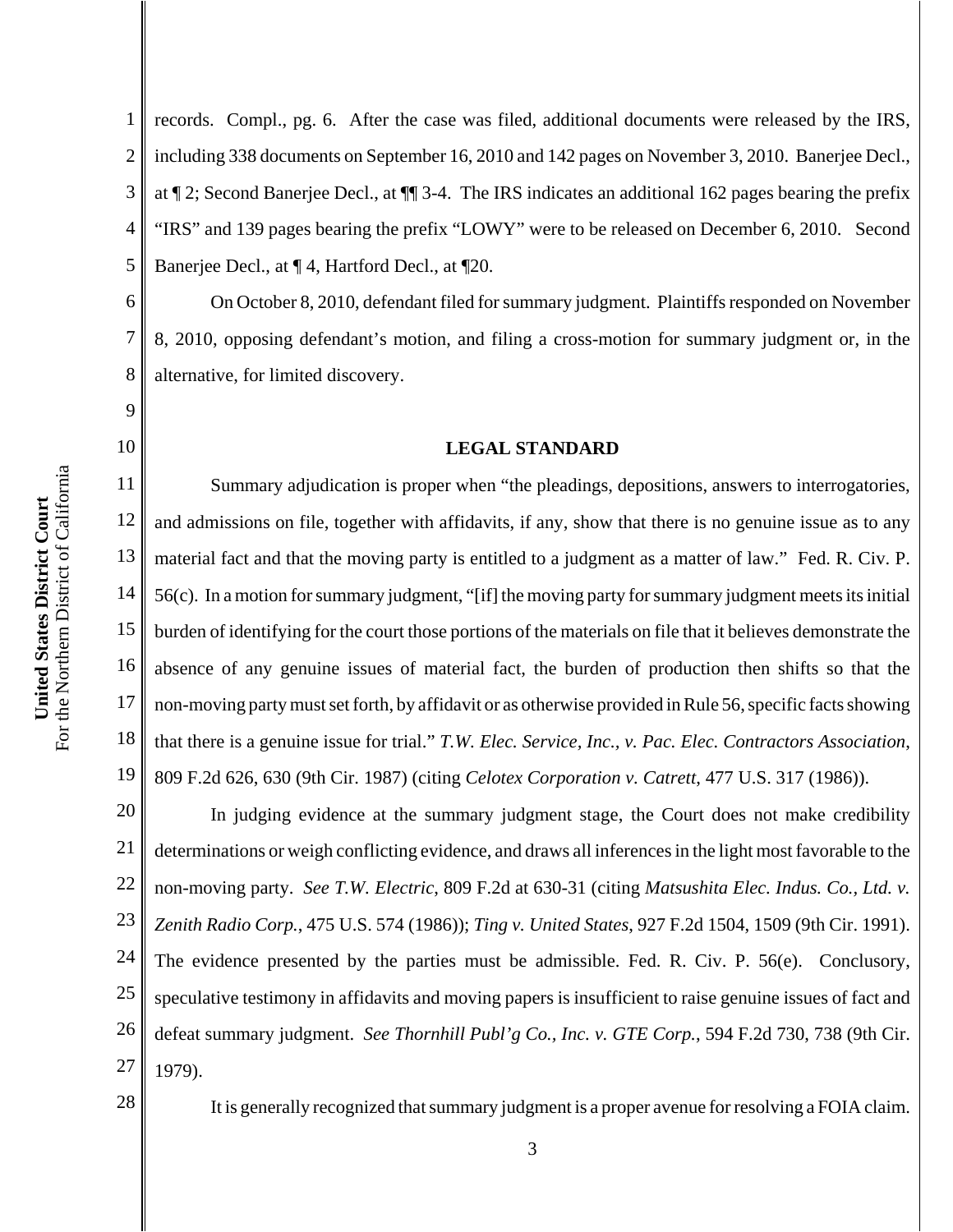1 2 3 4 5 6 7 8 9 *See National Wildlife Federation v. United States Forest Service*, 861 F.2d 114 (9th Cir. 1988). The government agency bears the ultimate burden of proving that a particular document falls within one of the nine statutory exceptions to the disclosure requirement. *See Dobronski v. FCC*, 17 F.3d 275, 277 (9th Cir. 1994). The government may submit affidavits to satisfy their burden, but "the government 'may not rely upon conclusory and generalized allegations of exemptions.'" *Kamman v. IRS*, 56 F.3d 46, 48 (9th Cir. 1995) (quoting *Church of Scientology v. Department of the Army*, 611 F.2d 738, 742) (9th Cir. 1980)). The government's "affidavits must contain 'reasonably detailed descriptions of the documents and allege facts sufficient to establish an exemption.'" *Id.* (quoting *Lewis v. IRS*, 823 F.2d 375, 378 (9th Cir. 1987)).

## **DISCUSSION**

# **I. The Adequacy of the IRS's Search**

#### **A. The IRS's Search and Production of Responsive Documents**

14 15 The IRS has submitted twelve declarations which detail the steps that the IRS took in response to plaintiffs' FOIA requests.<sup>1</sup> The search process was overseen first by Glendsey Tucker ("Tucker"),

16 a disclosure specialist with the IRS, and later transferred to Kathleen Brewer ("Brewer"), a senior

17

10

11

12

<sup>18</sup> 19 20 21 22 23 24 25 26 27 <sup>1</sup> Accompanying defendant's October 8, 2010 Motion for Summary Judgment ("Def. MSJ") were declarations from (1) Glendsey Tucker, Disclosure Specialist, (2) Kathleen Brewer, Senior Disclosure Specialist, (3) James Hartford, an attorney in Branch 6 of the Office of the Associate Chief Counsel (Procedure & Administration), (4) Douglas O'Donnell, Director of Competent Authority and International Coordination in the Large Business and International Division, (5) Marie Allen, Supervisory Revenue Agent; and (6) Carmen Banerjee, counsel for defendant. *See* Docket No. 24. Accompanying defendant's December 3, 2010 Reply to Motion for Summary Judgment and in Opposition to Cross-Motion for Summary Judgment ("Def. Reply") and a December 6, 2010 Appendix re Motion for Summary Judgment were declarations from (7) Wendy Lee, Revenue Agent, (8) John McDougal, Special Trial Attorney with the Office of Chief Counsel, (9) James Carroll, Program Manager for Exchange of Information and Overseas Operations in the Large Business and International Division, and second declarations from (10) Carmen Banerjee, (11) Glendsey Tucker, and (12) John Hartford. *See* Docket Nos. 33-36. Plaintiffs dispute the veracity of some of these declarations, yet they provide no contrary evidence. *See, e.g.,* Pls.' Oppo. to Def. MSJ, and Notice of Cross-Motion 17:21-24 ("Pls.' Cross-Mot.") ("[T]he idea that Agent Lee prepared a detailed index of each document in her possession . . . when more than 10,000 pages are involved is difficult to believe. The idea that any other potential custodians would sit down and compare this detailed index to each of their own documents is even more difficult

<sup>28</sup> to believe."); Pls.' Reply ("[T]he notion that anyone–Ms. Lee or otherwise–took the time to compare each document against Lee's detailed spreadsheet of all the documents in Ms. Lee's possession is difficult to believe.").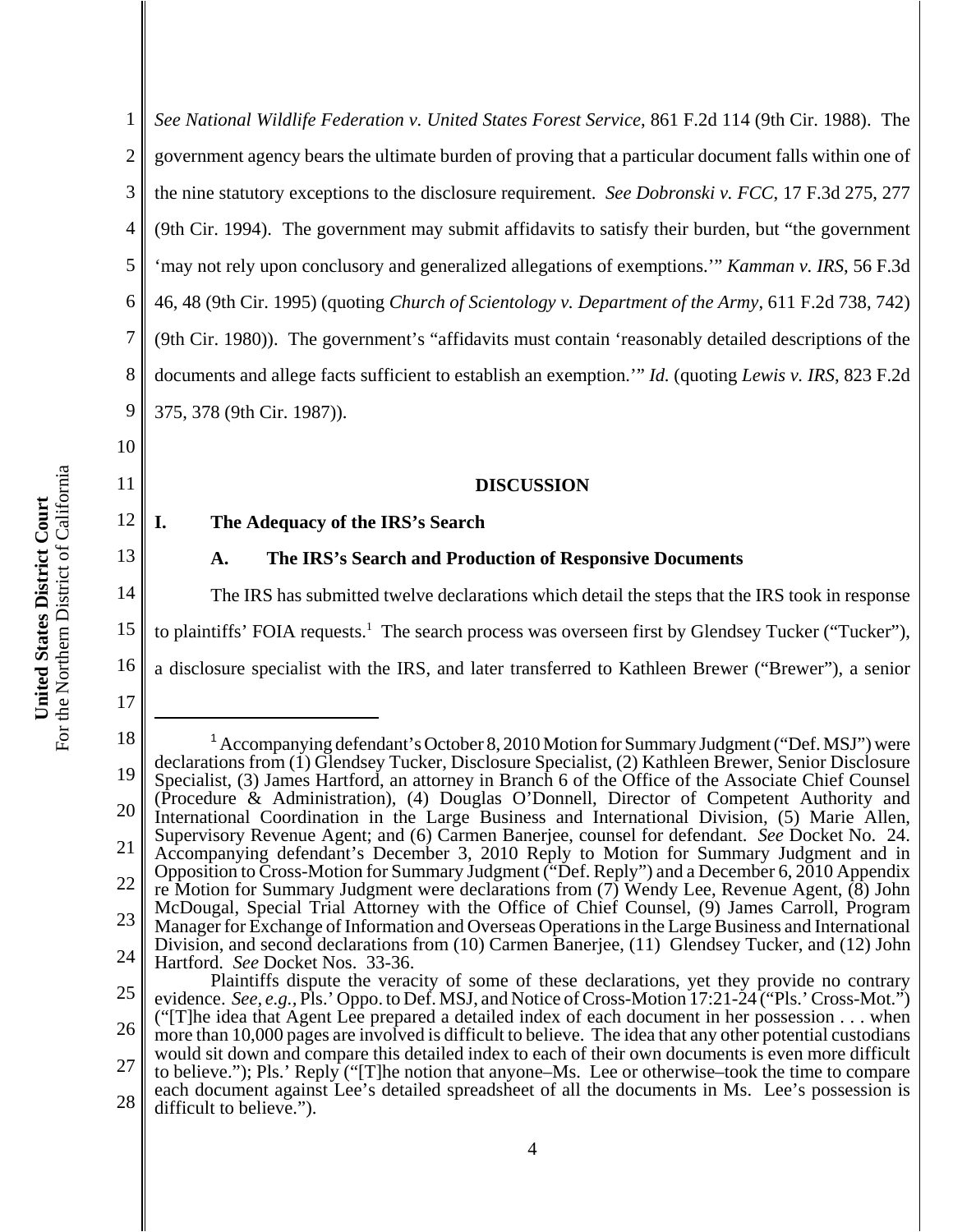1 2 3 4 5 disclosure specialist. Tucker Decl., ¶¶ 1, 17. Tucker was assigned to process plaintiffs' October 15, 2008 FOIA requests on October 28, 2008. *Id*. at ¶ 4. She first searched the Integrated Data Retrieval Service ("IDRS"), the IRS's "primary resource for researching current taxpayer account information," using plaintiffs' taxpayer identification numbers ("TIN"). *Id*. at ¶¶ 5-6. IDRS contains information pertaining to returns filed by taxpayers and information submitted with respect to taxpayers by third parties (for example, W-2 forms, 1099 forms, etc.). *Id*. at ¶ 6. Tucker did not search any other IRS databases, as "Disclosure Personnel" do not have access to them. Second Tucker Decl., ¶ 6. Based upon the IDRS search and the individuals named in plaintiffs' request letters, Tucker and her manager, Stephanie Brown ("Brown"), forwarded the FOIA request and search memoranda to those "IRS employees identified as potentially possessing documents responsive to the FOIA requests." Tucker Decl., at  $\P$  8. One of the employees contacted, Wendy Lee ("Lee"), who was also in charge of handling the tax examination of plaintiffs, created a spreadsheet index of responsive documents to coordinate with the other agents, so as to avoid duplicates. *Id.* at  $\P$  10; Lee Decl.,  $\P$  3.

18 19 20 21 After distributing the spreadsheet index to the other employees,<sup>2</sup> the employees responded with any non-duplicate responsive documents they possessed, which Lee then added to the spreadsheet. Lee Decl., at ¶ 6; Tucker Decl.*,* at ¶¶ 11-13. Tucker spoke with John McDougal ("McDougal") and Hoa Nguyen ("Nguyen") and confirmed that neither had non-duplicative documents. Tucker Decl., at ¶ 12- 13. On April 27, 2009, Lee sent nine binders containing responsive documents to Tucker. *Id.* at ¶ 14. On April 29, 2009, she sent an additional binder for a total of ten binders. *Id*. at ¶ 15. These included documents Lee herself possessed in addition to those she had received from other employees. *Id*. at ¶¶ 14-15.

22 23 24 25 26 On April 30, 2009, the processing of the FOIA requests was transferred from Tucker to Brewer. Brewer Decl., ¶¶ 1, 4. Upon review of Tucker's case notes, Brewer decided that Tucker's search was adequate, and she did not conduct any further search for responsive documents. *Id.* at ¶ 6. Brewer continued to receive binders from Lee, receiving an additional fourteen binders on May 1, 2009 and a final two binders on July 20, 2009, for a total of twenty-six binders containing responsive documents.

<sup>28</sup> <sup>2</sup> The following individuals were contacted: Hoa Nguyen, Bill Raimondi, John McDougal, Carolyn Schenck, Chu Pak, Alan Astengo, and Joni Troncoso. Lee Decl., ¶ 5.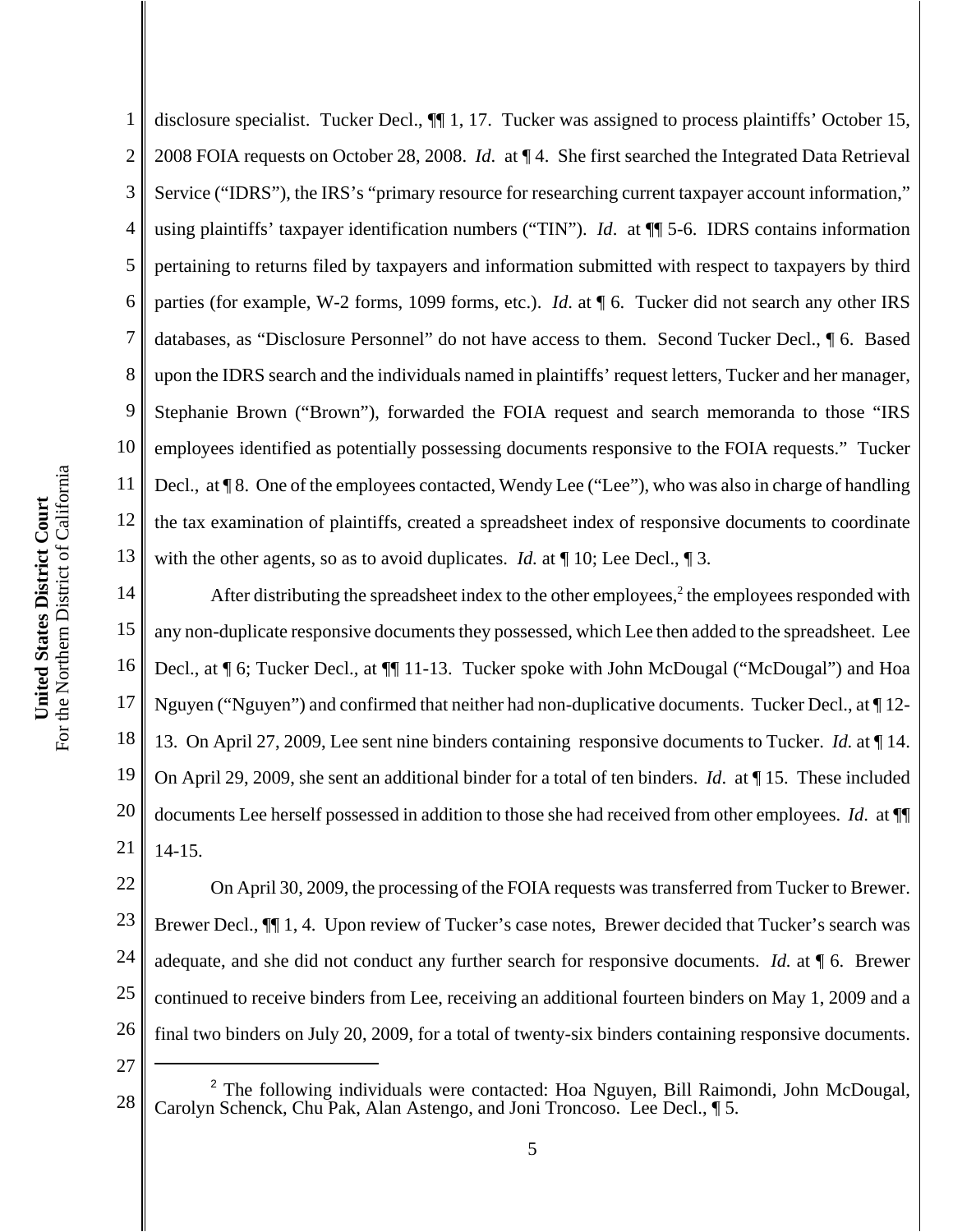1 2 3 4 5 *Id.* at  $\P$  7. Brewer reviewed the documents and determined that twelve of the twenty-six binders should be released and fourteen should be withheld. *Id.* at ¶ 8. Brewer then prepared a response letter that Disclosure Manager Brown signed and sent to plaintiffs, stating that 4,925 pages were being released in full and 7,109 pages were being withheld in full pursuant to FOIA exemptions (b)(3), (b)(5), and (b)(7)(A) and (C). *Id*. at ¶¶ 9-10.

6 7 8 9 10 11 12 13 14 15 16 17 18 19 20 21 On August 5, 2010, subsequent to the filing of this lawsuit, James G. Hartford ("Hartford") was assigned as the IRS's attorney to assist the Department of Justice (DOJ) in connection with this action. *Id.* at  $\P$  2. Hartford conducted a further search for documents. Hartford Decl., at  $\P$  11-16. Specifically, on or about September 1, 2010, Hartford contacted Lee to ask about SPSI documents. *Id*. at ¶ 13. Lee told Hartford that she was unaware of such documents and to contact attorney John McDougal ("McDougal") of the Small Business/Self-Employed Division, due to his contact with the SPSI. *Id*. On or about September 7, 2010, Hartford contacted McDougal, who informed Hartford that he had no contact with the SPSI regarding plaintiffs and that the documents he had that related to the SPSI did not relate to plaintiffs. *Id*. at ¶ 14. McDougal sent Hartford these documents, which Hartford then confirmed were unrelated to plaintiffs. *Id*. at ¶¶ 15-17. On September 10, 2010, Hartford contacted Floyd Williams, director of the Office of Legislative Affairs ("OLA") requesting that the OLA search for responsive documents. *Id*. at ¶ 18. On September 13, 2010, the OLA indicated that there were no responsive records. *Id*. at ¶ 20. Mr. McDougal declared that it was his belief that no materials relating to the Lowy examination were transmitted from the IRS to the SPSI and that no materials were transmitted from the SPSI to the IRS, other than those published as part of the public hearing record. *See* McDougal Decl., ¶¶ 10-11.

22 23 24 25 26 27 28 During Hartford's September 7, 2010 conversation with McDougal, he learned that there were certain documents that Lee had, including e-mails, but that he was unsure whether they had been released or were being withheld. Hartford Decl., at ¶ 21. On September 10, 2010, Hartford contacted Lee, who informed him that she believed the e-mails were sent to the Disclosure Office. *Id*. at ¶¶ 22-23. Hartford did not recall seeing those e-mails, so he requested that Lee forward copies of the documents for review. *Id*. at ¶ 23. On September 15, 2010, Lee forwarded approximately 2,000 pages of documents to Hartford, who determined 447 pages to be responsive. *Id*. at ¶ 24. Hartford then sent the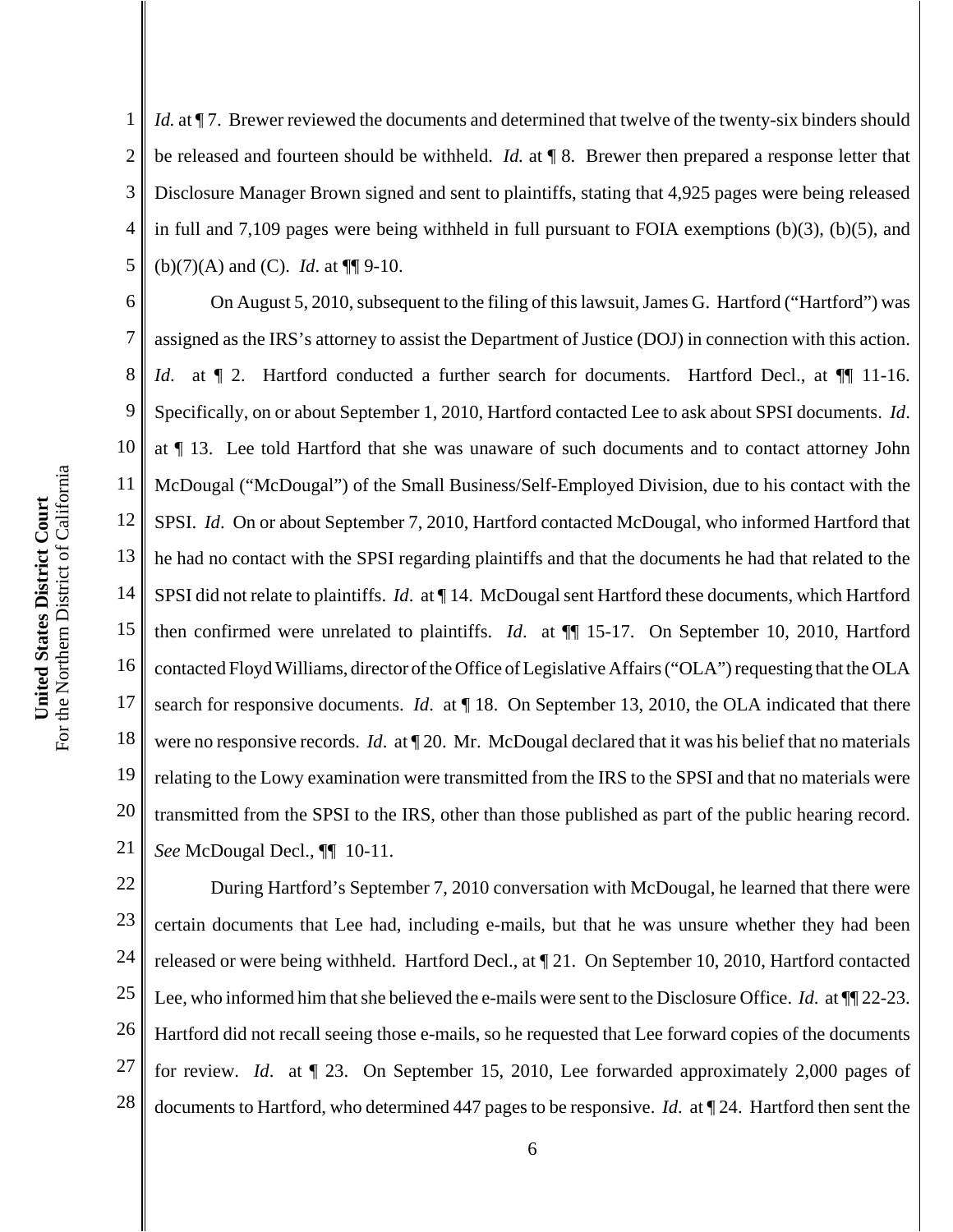2 3 4 5 6 7 8 9 10 11 In addition to the 447 pages from Lee that Hartford determined to be responsive, Hartford received 7,611 pages from the Disclosure Office. *Id*. at ¶ 26. Of these documents, Hartford determined that 222 pages labeled as "withhold in full" were non-responsive to the FOIA request. *Id*. Hartford could not ascertain why there was a 280 page discrepancy between the 7,109 pages the Disclosure Office informed plaintiffs it was withholding and the 7,389 pages of responsive documents he received from the Disclosure Office that were identified as "withhold in full." *Id*. Hartford created an index of the withheld documents with information regarding the bates range, a description of the document, the total number of pages, whether the pages were redacted or withheld in full, and the exemption under which they fell. *See* Hartford Decl., Ex. A ("Initial *Vaughn* Index"); *see also* Second Hartford Decl., Ex. A ("Hartford *Vaughn* Index").3

# For the Northern District of California For the Northern District of California United States District Court **United States District Court**

12

13

# **B. The Adequacy of the IRS's Search**

14 15 16 17 18 19 20 21 22 23 24 In responding to a FOIA request, an agency must "demonstrate that it has conducted a 'search reasonably calculated to uncover all relevant documents.'" *Zemansky v. E.P.A.*, 767 F.2d 569, 571 (9th Cir. 1985) (quoting *Weisberg v. United States Dep't of Justice*, 745 F.2d 1476, 1485 (D.C. Cir. 1984)). "The adequacy of the agency's search is judged by a standard of reasonableness, construing the facts in the light most favorable to the requestor." *Citizens Comm'n on Human Rights v. Food & Drug Admin.*, 45 F.3d 1325, 1328 (9th Cir. 1995) (citing *Zemansky*, 767 F.2d at 571). "[T]he issue to be resolved is not whether there might exist any other documents possibly responsive to the request, but rather whether the *search* for those documents was *adequate*." *Zemansky*, 767 F.2d at 571 (emphasis in original). In order to demonstrate the adequacy of a search, "the agency may rely upon reasonably detailed, nonconclusory affidavits submitted in good faith." *Id.* (quoting *Weisberg v. United States Dep't of Justice*, 745 F.2d at 1485)).

25

Plaintiffs challenge the adequacy of the IRS search based on four grounds. The Court addresses

<sup>27</sup> 28 <sup>3</sup> The "*Vaughn* index" comes from the District of Columbia Circuit's decision in *Vaughn v*. *Rosen*, 484 F.2d 820 (D.C. Cir. 1973), where the court rejected an agency's conclusory affidavit and required the agency to provide detailed support for its claimed FOIA exemptions. *Vaughn*, 484 F.2d at 826-28.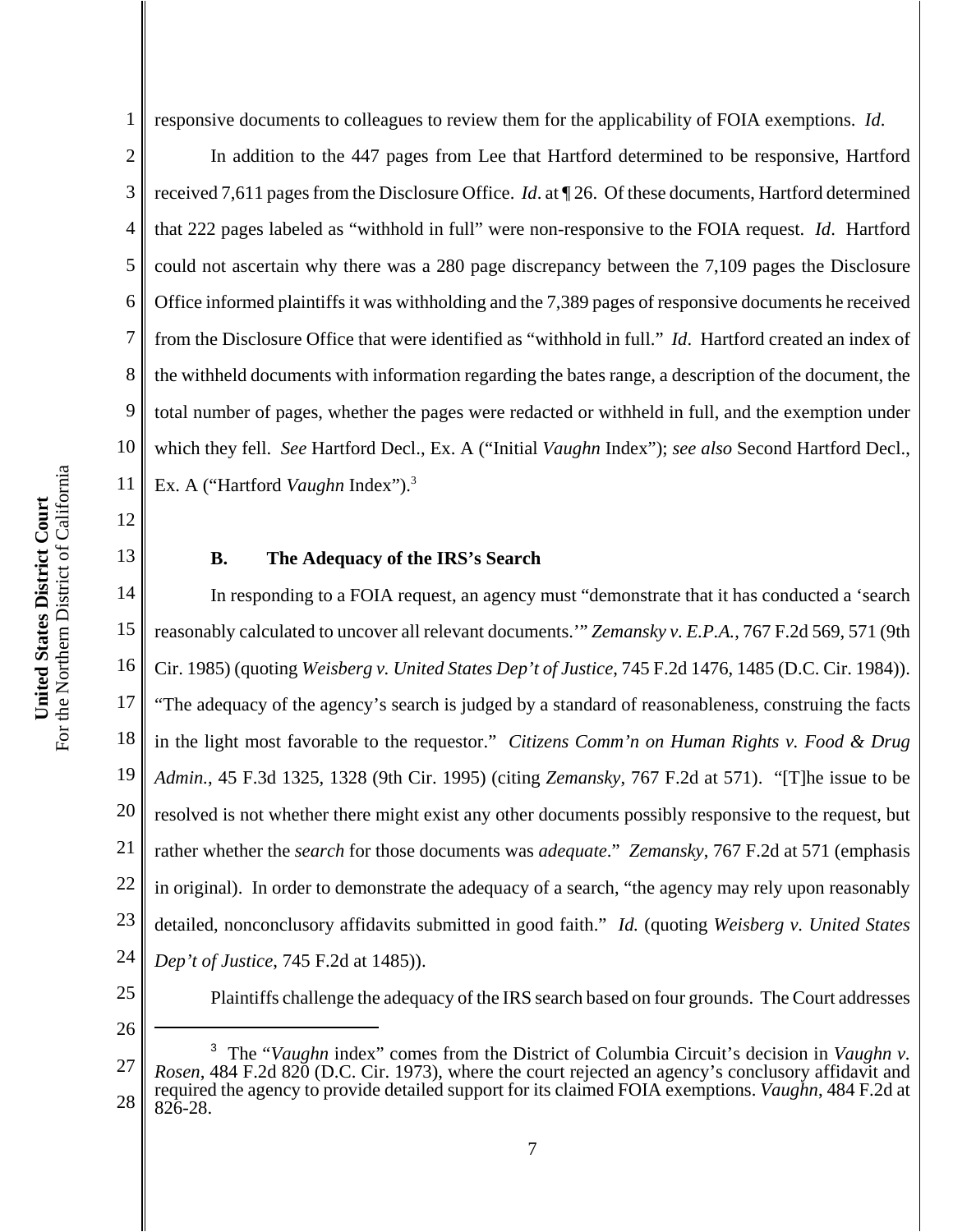1 2 3 4 each one in turn. *First*, plaintiffs claim that the IRS has failed to demonstrate that the scope of its search was reasonable because the IRS declarations do not provide sufficient details as to the method or scope of the search, and fail to indicate where the individuals searched, for example, whether their searches covered all emails, paper files, or other electronic files or databases, other than IRDS. *See* Pls.' Cross-Mot., at 16; Pls.' Reply, at 6-7. The Court, finds, however, that the declarations provided adequately explain the method and scope of the search conducted, including Tucker's initial IDRS search and her coordination with Lee who, as the agent in charge of the IRS's examinations into plaintiffs' tax affairs, was the person most likely to posses responsive documents and know of other potential custodians of responsive documents. While the IRS has acknowledged that databases other than the IDRS exist (*see* Second Tucker Decl., at  $\P$  5-6), there is no indication – and plaintiffs provide no reason to suspect – that documents responsive to plaintiffs' FOIA requests may be referenced in those other databases and/or were not otherwise captured by Lee's search and production.

In sum, the Tucker Declarations, the Lee Declaration, the McDougal Declaration, and the Hartford Declarations provide sufficient details as to the method and scope of the search undertaken by the IRS.

18 19 20 21 22 23 24 25 *Second*, plaintiffs argue that the IRS's declarations confirm that the IRS failed to take reasonable steps to search for responsive documents. To support their argument, plaintiffs argue that the Hartford *Vaughn* index lists individuals who possessed responsive documents but who were not included within the scope of the search. Pls.' Cross-Mot. at 17-18 (identifying Barry Shott, Frank Ng, Alan Astengo, Regina Deanchan, Vivian Sloan, Joni Troncoso, and Tony Fox). Plaintiffs point out that three of these individuals – Barry Shott ("Shott"), Frank Ng ("Ng") and Alan Astengo ("Astengo") – are officials with the IRS Large and Midsize Business Division who allegedly had substantial contacts with the ATO from 2007 through 2008 regarding plaintiffs, and that it appears that no one in this division was asked to search for documents. *See also* Pls.' Reply, at 9 (highlighting that there were over forty documents identified in the Hartford *Vaughn* Index mentioning Shott and Ng).

26 27 28 The IRS, however, did ask individuals from the Large and Midsize Business Division to search for responsive documents, including Astengo. Lee Decl., ¶ 5. The IRS also provides a declaration from James David Carroll ("Carroll") that explains the presence of the names of Shott and Ng – who during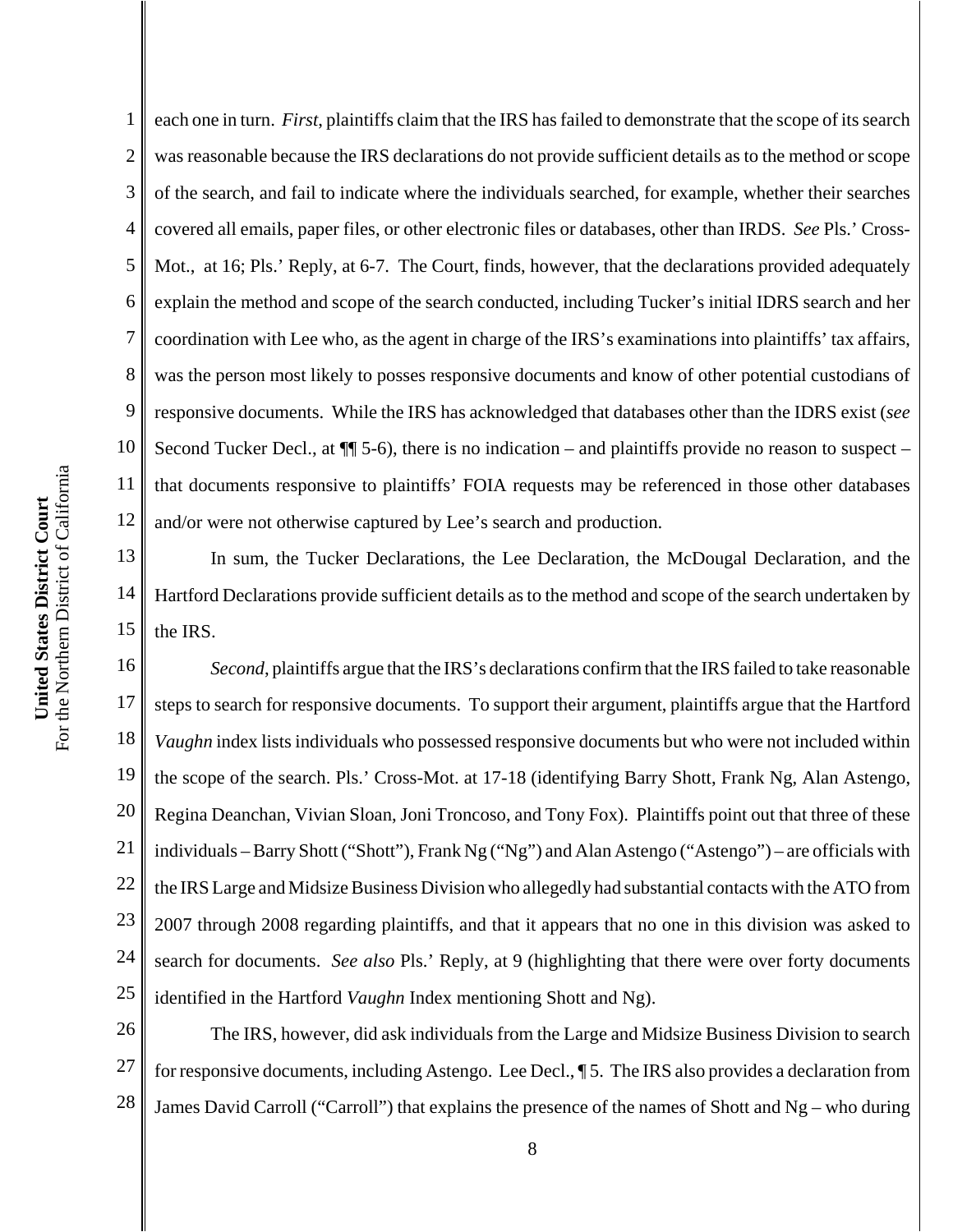1 2 3 4 5 6 the relevant times successively served as Deputy Commissioner (International) for the Large Business and International Division – on many of the documents identified in the Hartford *Vaughn* index. Carroll Decl., ¶ 3. Carroll states that "treaty exchanges" which were covered by plaintiffs' FOIA requests and led to the exchange of information between the IRS and Australia were "issued" under the names of Shott or Ng, but were in fact signed by Carroll and the resulting case-specific documents were exchanged by individuals at or below Carroll's management level. Carroll Decl., ¶ 5.

7 8 9 10 11 12 13 Mr. Carroll also explains that he conducted a supplemental search for responsive documents in his personal files and located twenty responsive pages, only two of which had not yet been identified by the IRS on the Hartford *Vaughn* Index. *Id.*, at  $\P$ 6.<sup>4</sup> Therefore, the IRS has adequately explained that documents from the Large and Mid-Size Business Division were searched for and why, despite the fact that Shott and Ng's names were included on numerous documents identified in the Hartford *Vaughn* Index, they were not included as custodians and asked to personally search for responsive documents. *Third*, plaintiffs argue that the IRS has not identified 1,100 pages of documents that plaintiffs

14 15 16 17 18 19 20 21 22 23 24 25 believe were turned over by the ATO to the IRS as evidence that the search was deficient. Pls.' Cross-Mot., at 18. The 1,100 pages at issue were provided by plaintiff Peter Lowy's father to the ATO in Australia, attached to a two-page letter dated July 3, 2008. Plaintiffs believe that the document identified at LOWY00102 as a July 8, 2008 email "discussing information on a fax received by Australia" is referring to the July 3, 2008 letter which attached the 1,100 pages. *See* Hartford *Vaughn* Index, at 36. However, the July 3, 2008 letter itself makes no reference to 1,100 attached pages. *See* Lowell Decl., Ex. J. Moreover, plaintiffs do not offer any evidence that the 1,100 pages of documents allegedly attached to the July 3, 2008 letter to the ATO are in the possession of the IRS, but argue that the IRS's failure to "definitively state either that the 1,100 pages of documents do not exist at all, or that the document identified by Plaintiffs did not contain the additional 1,100 pages" creates a material issue of fact. Pls.' Reply, at 11. Plaintiffs' argument, however, rests on unsupported inferences. They are unable to persuasively argue that the fax identified at LOWY00102 *is* related to the July 3, 2008 letter

<sup>27</sup> 28 4 Mr. Carroll also declares that because the two pages are of a procedural nature but were received from the ATO, Mr. Carroll will consult with the ATO to determine whether the document can be released to plaintiffs. *Id*., at ¶ 6; *see also* Hartford *Vaughn* Index, ¶¶ 17-19.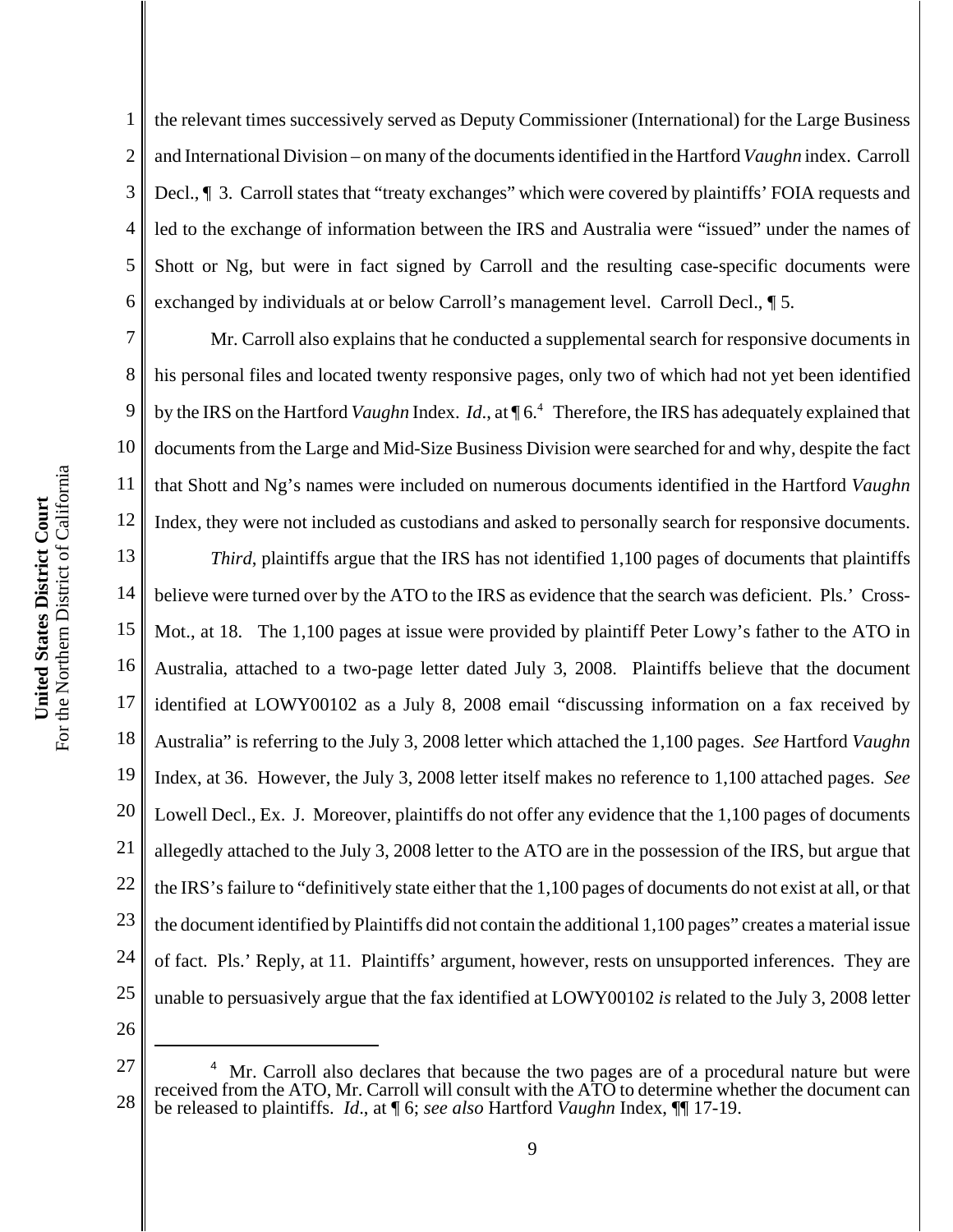1 2 sent by plaintiff's Australian relative to the ATO or that the IRS received a copy of the July 3, 2008 letter, much less the 1,100 pages allegedly attached thereto.

3

5

4 6 7 8 9 10 *Fourth*, plaintiffs argue that a "number of issues" surrounding IRS attorney McDougal raise further questions about the reasonableness of the IRS search given that McDougal served for a time as counsel to a Senate subcommittee that was investigating the Lowys, that one of the documents withheld indicates that McDougal discussed a witness list for a Senate Committee hearing, and because Tucker did not indicate that McDougal turned over for production documents that were not duplicates of ones in Lee's possession. Pls.' Cross-Mot., at 18-19. These issues, plaintiffs argue, further call into question why the IRS has not produced any non-public documents showing communications between the IRS and the SPSI , which was investigating the Lowys.

11 12 13 14 15 16 17 McDougal's declaration, however, makes it clear that he did turn over to Tucker all responsive documents that were not duplicative of those already in the possession of Lee. McDougal Decl., at ¶ 13. That declaration also provides an explanation as to why the IRS has no documents regarding the SPSI's investigation into the Lowys, because neither McDougal nor anyone else at the IRS knew that the Lowys were under SPSI investigation until the witness list was publicly disclosed. *Id*., at ¶¶ 3, 8-9, 11. This explains the reference on the Hartford *Vaughn* Index to a withheld documents where McDougal discussed the "publicly disclosed" witness list with others at the IRS. *Id*., at ¶ 9.

18 19 20 21 22 23 24 25 26 27 28 Finally, the fact that additional searches were conducted by the IRS and additional responsive documents located *after* the inception of the litigation – as the Hartford Declarations make clear happened in this case – does not entitle plaintiffs to relief on their claim that the search was deficient. *See, e.g., Envt'l Prot. Servs. v. EPA*, 364 F. Supp. 2d 575, 583 (D.D.C. 2005) (agency's post-appeal production of documents remedied the deficiency in the original search and rendered the search adequate); *see also Carter v. Veterans Admin*., 780 F.2d 1479, 1480-81 (9th Cir. 1986) (agency's postlitigation production of documents after refusing to search for them pre-litigation rendered action moot); *Meeropol v. Meese*, 790 F.2d 942, 953 (D.C. Cir. 1986) (agency's disclosure of documents it had previously withheld did not render its initial search suspect). The evidence demonstrates that the totality of the searches conducted by the IRS was reasonable. Plaintiffs fail to point to any evidence that unidentified responsive documents exist or that there are obvious custodians or sources of responsive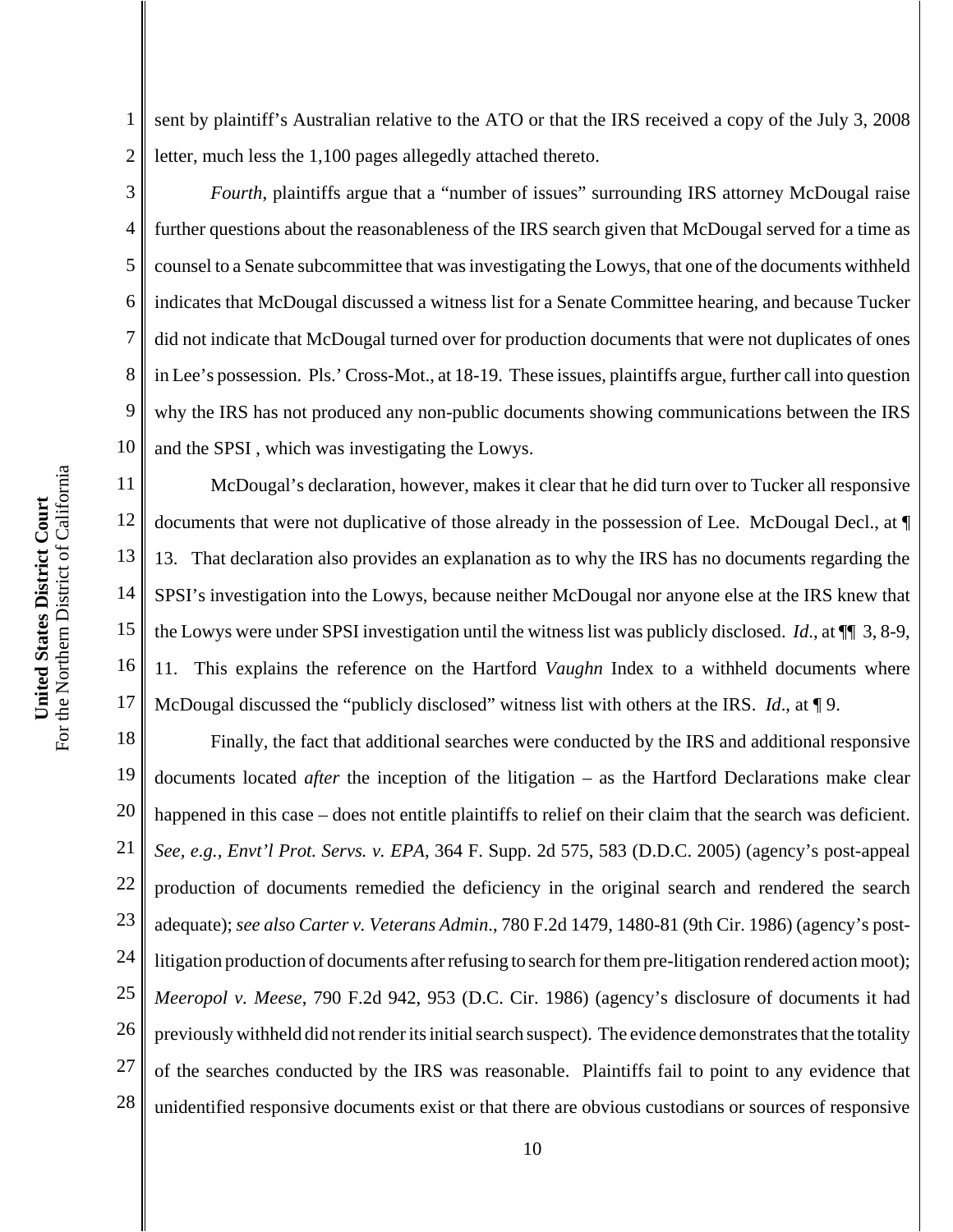1 2 information that have not been included in the search. Accordingly, the Court finds that the IRS's search was adequate.<sup>5</sup>

3 4

5

6

7

8

9

10

11

12

13

### **II. The Applicability of FOIA Exemptions**

#### **A. Exemption 3 and Tax Convention Information**

FOIA's exemption 3 covers documents that are "specifically exempted from disclosure by statute . . . provided that such statute (A) requires that the matters be withheld from the public in such a manner as to leave no discretion on the issue, or (B) establishes particular criteria for withholding or refers to particular types of matters to be withheld." 5 U.S.C. § 552(b)(3). The IRS has claimed this exemption with respect to "tax convention information" exchanged between the IRS and foreign tax administration offices, namely the Australian Taxation Organization ("ATO") and the United Kingdom tax authority ("UKTA"). The IRS contends that this information is properly withheld under Internal Revenue Code, 26 U.S.C. § 6105(a) making "tax convention information" secret.

14 15 16 17 18 19 20 21 22 23 24 Tax convention information includes "information exchanged pursuant to a tax convention which is treated as confidential or secret under the tax convention." 26 U.S.C. § 6105(c)(1)(E). The tax conventions at issue here are: (1) Convention between the Government of the United States of America and the Government of Australia for the Avoidance of Double Taxation and the Prevention of Fiscal Evasion with Respect to Taxes on Income, Oct. 1983 ("Australia Convention"); and (2) Convention Between the Government of the United States of America and the Government of the United Kingdom of Great Britain and Northern Ireland for the Avoidance of Double Taxation and the Prevention of Fiscal Evasion with Respect to Taxes on Income and on Capital Gains, March 2003 ("U.K. Convention"). Both the Australia Convention and the U.K. Convention contain clauses that require the United States to refer to its domestic laws to determine the confidentiality of the convention information. *See* Australia Convention, art. 3(2); U.K. Convention, art. 27, ¶ 1.

25 26 The IRS and plaintiffs agree that the applicable domestic law here is Internal Revenue Code § 6103, which generally prohibits the disclosure of "any return or return information." *See* Def. MSJ,

<sup>28</sup> <sup>5</sup> For this reason, the Court DENIES plaintiffs' motion to be allowed to take discovery into the reasonableness of the IRS's search for responsive documents.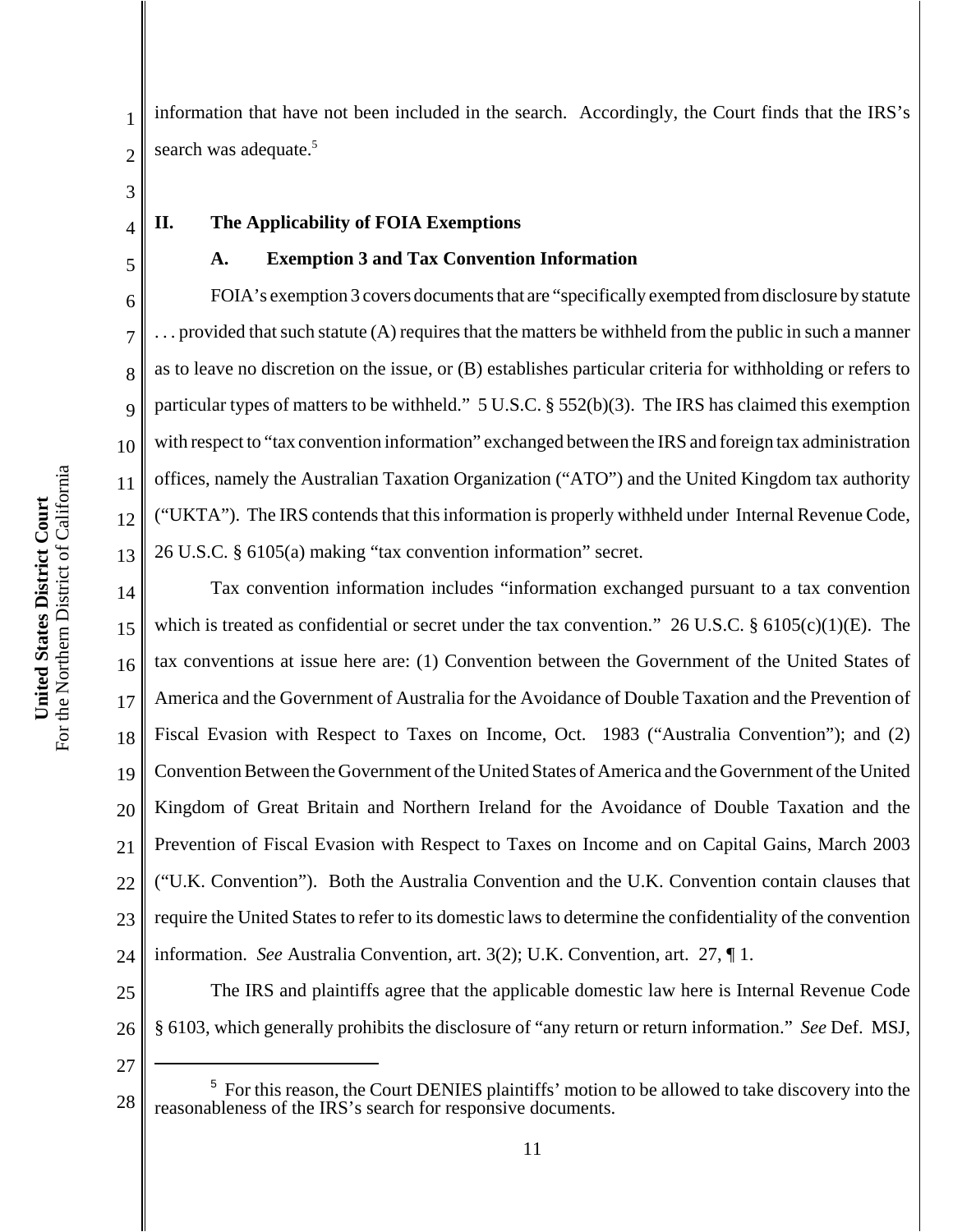6

7

8

9

11

12

1 2 3 4 at 13; *see also* Pls.' Cross-Mot., at 20. 26 U.S.C. § 6103(e)(7) provides that "[r]eturn information with respect to any taxpayer may be open to inspection by or disclosure to any person authorized by this subsection to inspect any return of such taxpayer if the Secretary determines that such disclosure would not seriously impair Federal tax administration." Return information is defined as:

[A] taxpayer's identity, the nature, source, or amount of his income, payments, receipts, deductions, exemptions, credits, assets, liabilities, net worth, tax liability, tax withheld, deficiencies, overassessments, or tax payments, whether the taxpayer's return was, is being, or will be examined or subject to other investigation or processing, or any other data, received by, recorded by, prepared by, furnished to, or collected by the Secretary with respect to a return or with respect to the determination of the existence, or possible existence, of liability (or the amount thereof) of any person under this title for any tax, penalty, interest, fine, forfeiture, or other imposition, or offense[.]

10 26 U.S.C. § 6103(b)(2)(A).

#### **(1) Tax return information**

13 14 15 16 17 18 19 20 21 22 23 24 25 As noted above, in order to qualify for protection as tax convention information under 6105, the IRS must first demonstrate that the documents it seeks to withhold under 6105 qualify as return information under 6103(b)(2)(A). Plaintiffs argue that "the essential aspect of [the section  $6103(b)(2)(A)$ ] definition is that the materials are return information only if they include data received by, collected by or furnished to the IRS 'with respect to a return or with respect to the determination of the existence or possible existence, of liability (or the amount thereof).'" Pls.' Cross-Mot*.*, at 21 (quoting *Kamman v. IRS*, 56 F.3d 46, 49 (9th Cir. 1995)). Plaintiffs contend that the record here, including the declarations and *Vaughn* Index, are "woefully devoid of any defining characteristics at all" that would allow this Court to determine whether or not the documents the IRS has withheld under 6105 are return information. Plaintiffs assert that the IRS should be required to supplement its *Vaughn* Index in order to provide identifying information about each record withheld under 6105 (*e.g*., date of record, sender/recipient) so that plaintiffs and this Court will be able to test the IRS's determination that the documents are return information.

26 27 28 The IRS counters that it cannot provide any more detailed information regarding the documents because disclosing information about the dates of specific documents or who authored or received them would disclose "tax convention" information in contravention of its treaty duties. The IRS also argues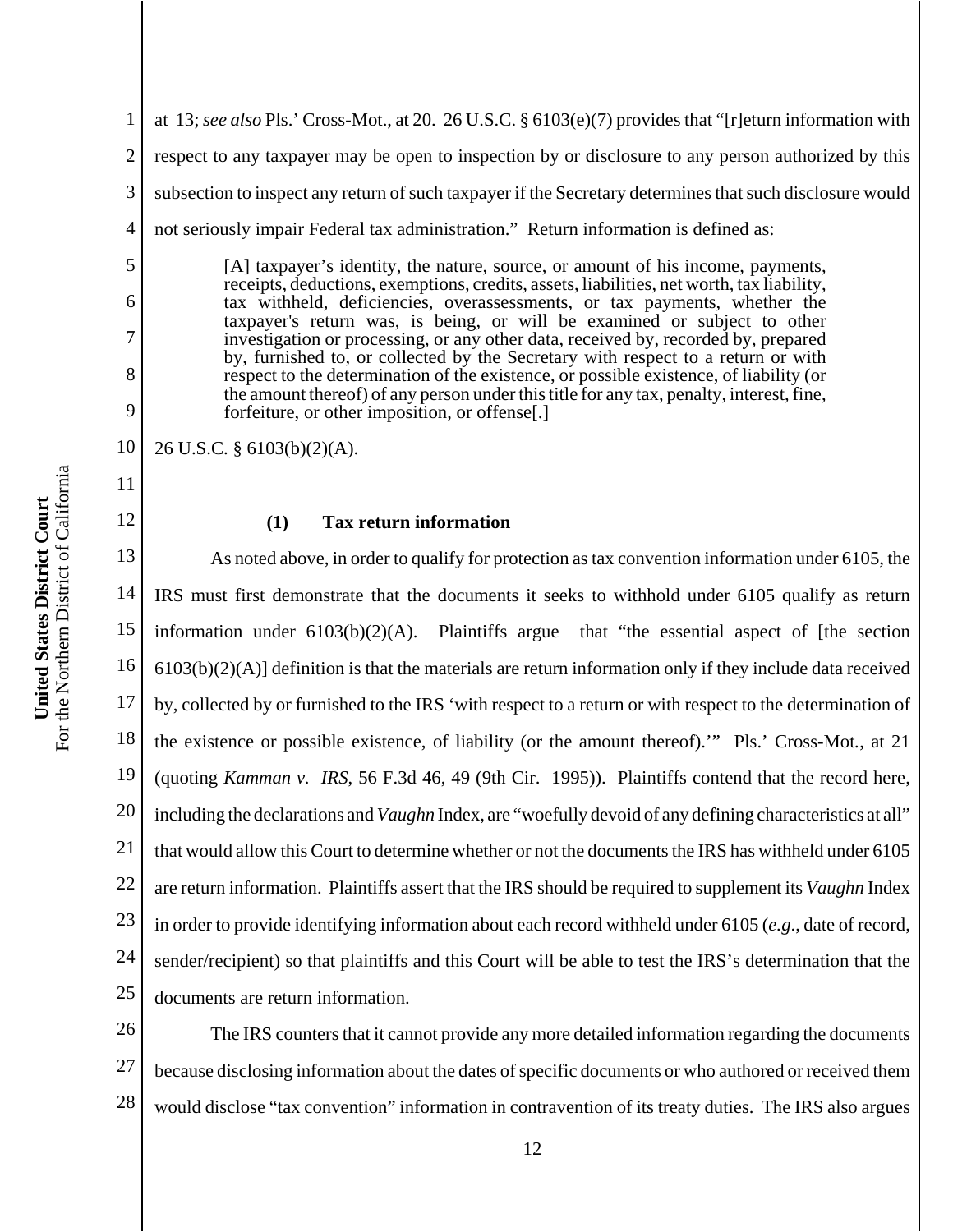1 2 3 4 5 6 that because plaintiffs' FOIA requests "seek records pertaining to the Service's civil examinations of the Lowys and Beverly Park" and "[c]ivil examinations are conducted to investigate the possible existence of tax liability" the documents sought are, by their very nature, return information under 6103. Def. Reply, at 19. Defendant also relies on the declaration of Douglas W. O'Donnell who asserts that the information exchanged with Australia is "treated . . . as return information" by the IRS. O'Donnell Decl., at  $\P$  5.

7 8 9 10 11 12 13 14 15 16 17 18 As an initial matter, the Court agrees with the IRS that it is not required to disclose additional information regarding the specifics of each document withheld. Generally, the IRS bears the burden of establishing that the documents are return information and can do so with "detailed affidavits or oral testimony so long as the evidence offered enables the court to make an independent assessment of the government's claim of exemption." *Church of Scientology of Cal. v. U.S. Dep't of the Army*, 611 F.2d 738, 742 (9th Cir. 1979). However, Court has also recognized that details about the withheld documents need not be provided where disclosing them would "'thwart[]'" the claimed exemption's purpose. " *Wiener v. Federal Bureau of Investigation*, 943 F.2d 972, 979 (9th Cir. 1991). Here, providing the detailed sort of information sought by plaintiffs for each specific document withheld under 6105 would disclose the contents of tax convention information which, where properly invoked and as discussed below, allows the IRS to withhold all information about documents received from or that relate to and/or reflect on information received from a foreign entity.

19 20 21 22 23 24 25 26 27 28 However, while the IRS's position that because of the way plaintiffs defined their FOIA requests – *e.g*., documents relating to plaintiffs – all responsive documents would necessarily be return information makes some sense logically, the Court is concerned by the lack of a more detailed statement supporting this assertion from an IRS declarant. As noted, the only evidence regarding whether the information withheld under 6105 is return information is from O'Donnell, who asserts that the information exchanged with Australia is "treated . . . as return information" by the IRS. O'Donnell Decl., at ¶ 5. While the IRS need not disclose details about the withheld documents which would thwart the claimed exemption, the Court finds the O'Donnell declaration too "'conclusory and generalized'" to meet its burden here. *Church of Scientology of Cal.,* 611 F.2d at 742 (quoting *Vaughn v. Rosen*, 484 F.2d 820, 826 (D.C. Cir. 1973)).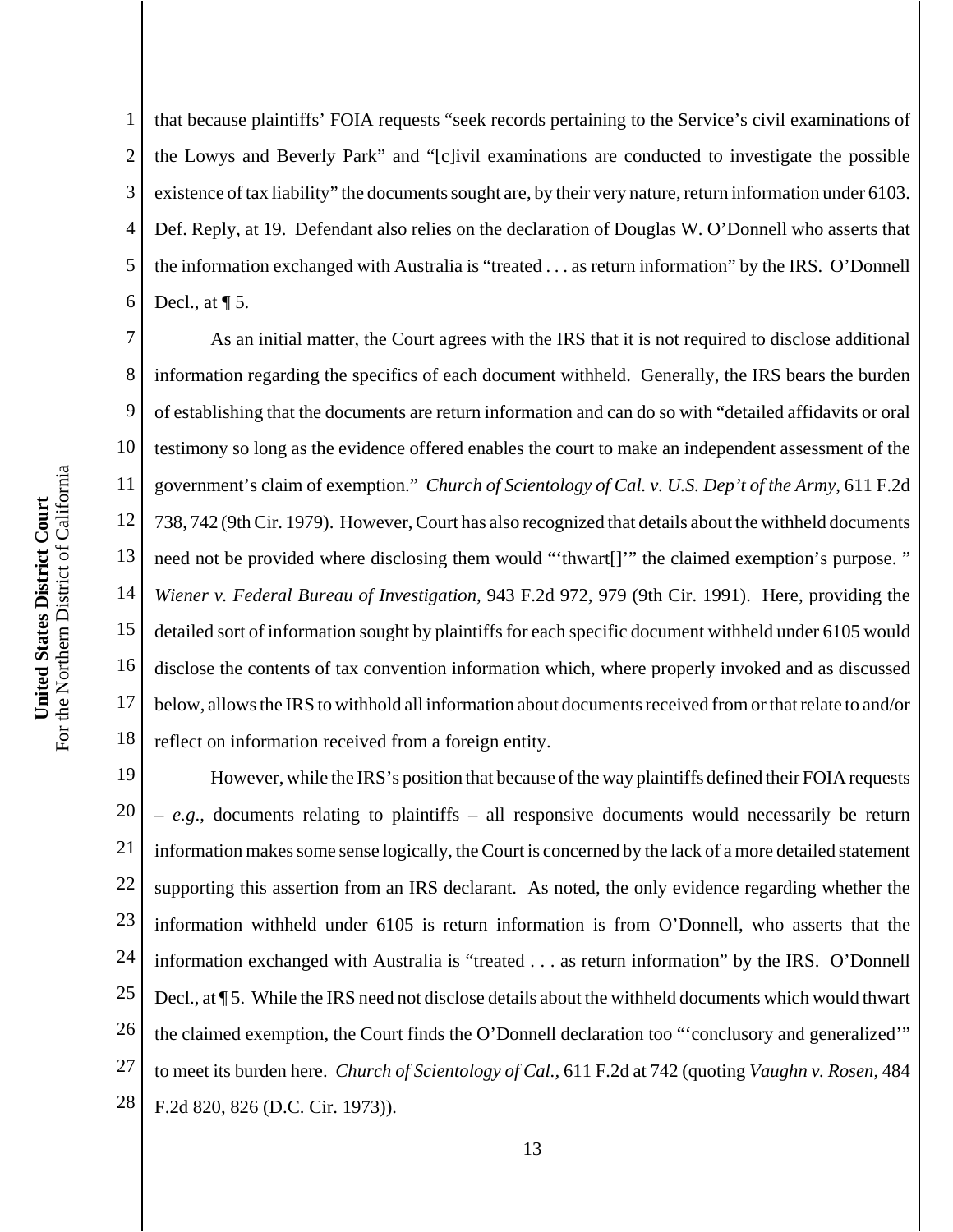2

5

6

7

8

9

11

13

14

15

3 4 Therefore, the IRS is directed to provide a supplemental declaration, from O'Donnell or another personally familiar with the contents of the documents withheld under 6105, providing a general description of the categories of documents withheld under 6105 and whether they are return information as defined by section  $6103(b)(2)(A)$ .

## **(2) Tax convention information**

10 12 16 If the documents are properly characterized as return information, the next question is whether they can be characterized as "tax convention information" for the purposes of 26 U.S.C. § 6105. "Tax convention information" is defined in relevant part as "information exchanged pursuant to a tax convention which is treated as confidential or secret under the tax convention." 26 U.S.C. §  $6105(c)(1)(E)$ . This definition has been held to include two categories of information: (1) information *received* by the IRS from a foreign tax administration; and (2) information *sent* by the IRS to a foreign tax administration provided that the information "relates to and/or reflects on" information it *received* from the foreign tax administration. *See Pacific Fisheries, Inc. v. Internal Revenue Service*, No. C04- 2436JLR, 2009 WL 1249296, at \*4 (W.D. Wash. May 6, 2009), *aff'd sub nom. Pacific Fisheries, Inc. v. United States*, 395 F. App'x. 438 (9th Cir. 2010).

17 18 19 20 Here, the documents that the IRS has described as *received* from Australia or the United Kingdom are exempt from disclosure, so long as they can be characterized as return information under section 6103, as discussed above. *See*, *e.g.*, Hartford *Vaughn* Index, at 3 (Index IRS000993-994: "letter from Australia tax office").

21 22 23 24 25 26 However, the majority of the documents in the Hartford *Vaughn* index are described as "exchanged between [the] United States and Australia."6 *See, e.g.,* Hartford *Vaughn* Index, Ex A, at 1; *see also* O'Donnell Decl., at ¶ 5 ("the IRS exchanged approximately 6,648 pages of information with Australia"). It is unclear whether these documents were received from or sent to Australia. Information *sent* to Australia is only protected insofar as it covers information relating to and/or reflecting information the IRS received from Australia. *Pacific Fisheries*, 2009 WL 1249296, at \*4. Therefore,

<sup>28</sup> <sup>6</sup> According to the IRS submissions, the IRS only "received" documents from the United Kingdom, whereas it "exchanged" documents with Australia. O'Donnell Decl., at  $\P$  5, 7.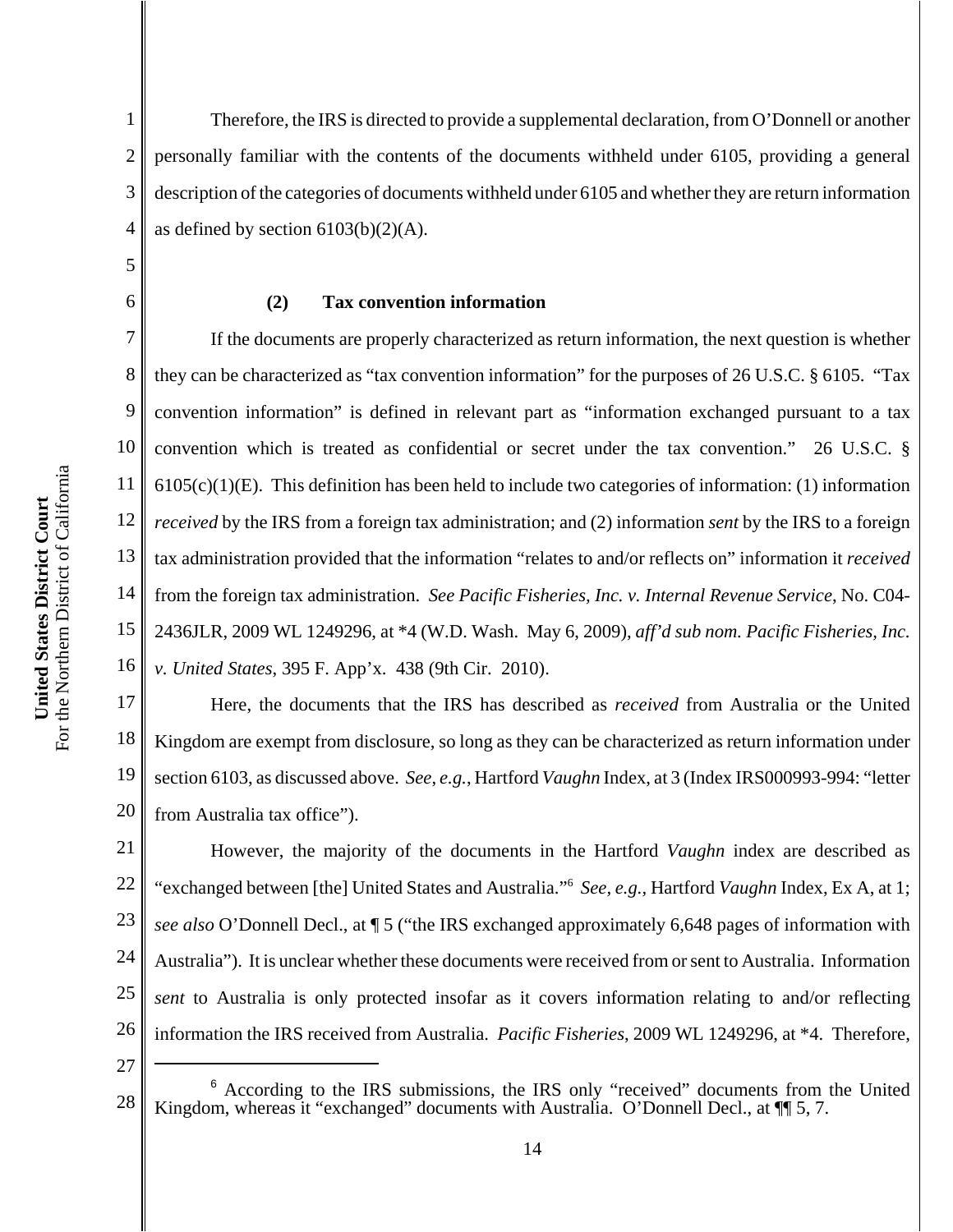1 2 3 4 the declarations provided by the IRS are insufficient for the Court to determine whether the withheld documents meet the *Pacific Fisheries* standard. In order to properly withhold documents that were *sent* to Australia, the IRS must make a showing that these documents are tax convention information in that they relate to and/or reflect information that was received *from* Australia.

Additionally, the Hartford *Vaughn* index refers to internal IRS documents withheld under section 6105 which do not, on their face, appear to be tax convention information. *See*, *e.g.*, Hartford *Vaughn* Index, at 34 (referencing internal email chains withheld under 6105 which discuss "information the IRS may release to the taxpayer" and "the revision and status of a flow chart"). Withholding these documents under section 6105 is improper unless the IRS can show that they were sent to a foreign tax administration pursuant to a tax convention *and* that they contain information relating to and/or reflecting information received from the foreign tax administration.

12 13 14 15 16 17 18 19 20 21 22 Therefore, the IRS must re-review the documents identified on the Hartford *Vaughn* Index as withheld under 6105 and described as either documents "exchanged" with the ATO or documents that do not reference or indicate that they were related to the ATO document exchanges. After that review, for documents that the IRS believes are covered by the *Pacific Fisheries* test, the IRS must supplement its *Vaughn* Index to specifically state that documents within identified bates ranges were either received from the ATO or that they "relate to and/or reflect on information received from the ATO." To the extent the re-review demonstrates the documents currently withheld under 6105 do not meet the *Pacific Fisheries* test, the IRS must supplement the *Vaughn* index to clarify whether those documents can be withheld under  $6103(e)(7)$  or another exemption and, if so, provide more details on the nature of the document(s) on the revised *Vaughn* index to allow the Court to review the IRS's revised claim of exemption.

23

5

6

7

8

9

10

11

24

# **(3) Serious impairment of tax administration**

25 26 27 28 Finally, in addition to showing that the withheld information is return information *and* is tax convention information, the IRS bears the burden of showing that the release of the withheld materials would "seriously impair tax administration" under § 6103(e)(7) and § 6105(b)(4). "Tax administration" is defined broadly and: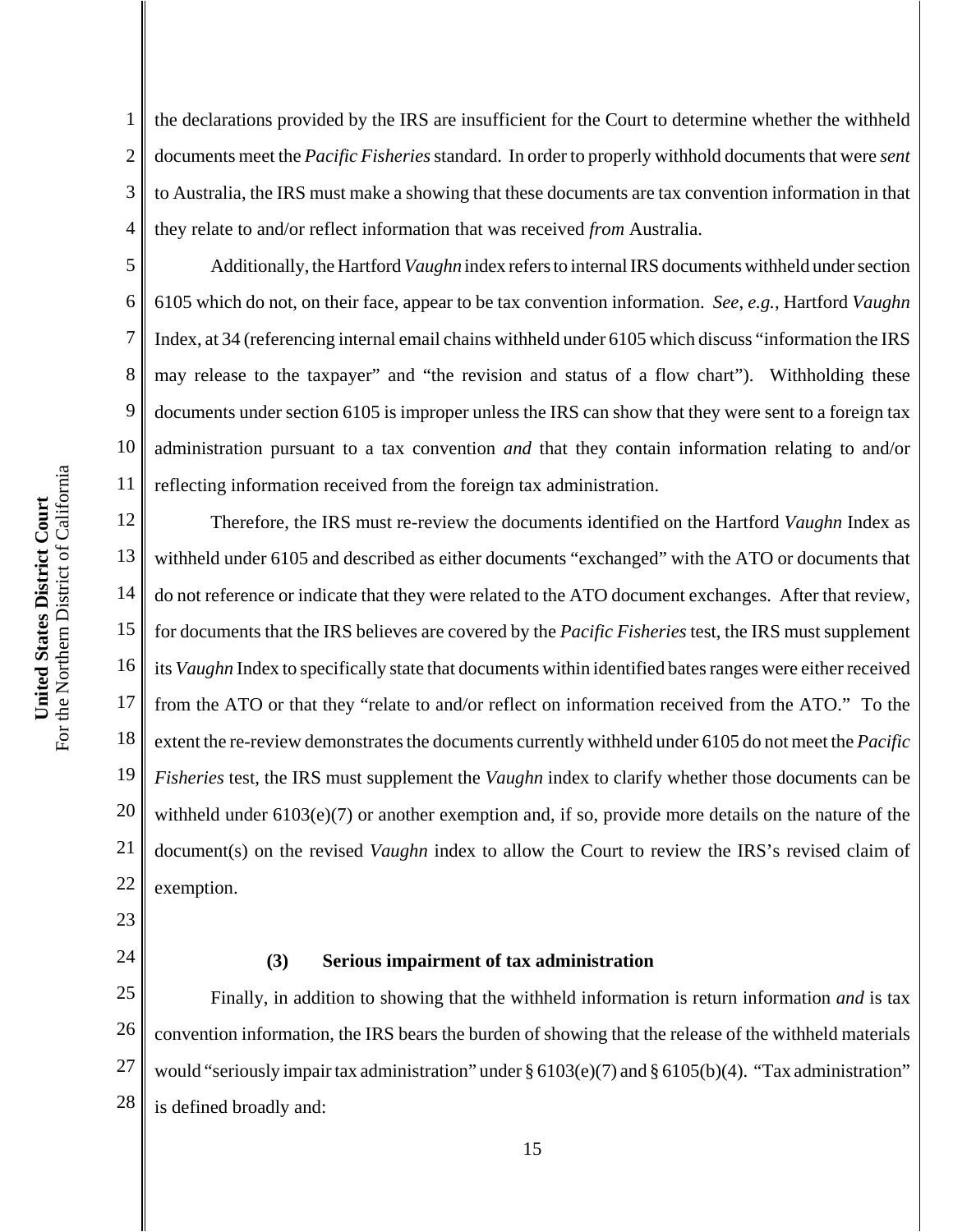2

3

4

5

6

7

8

9

10

11

12

13

(A) means-- (I) the administration, management, conduct, direction, and supervision of the execution and application of the internal revenue laws or related statutes (or equivalent laws and statutes of a State) and tax conventions to which the United States is a party, and (ii) the development and formulation of Federal tax policy relating to existing or proposed internal revenue laws, related statutes, and tax conventions, and (B) includes assessment, collection, enforcement, litigation, publication, and statistical gathering functions under such laws, statutes, or conventions. 26 U.S.C. § 6103(b)(4). The IRS asserts that the documents are properly withheld under § 6103(e)(7) because they would seriously impair federal tax administration by adversely affecting treaty relations between the United States and Australia, and the United States and the United Kingdom. *See Allen Decl.*, at ¶¶ 7-9; *O'Donnell Decl.*, at ¶¶ 11-19. Specifically, Mr. O'Donnell states that disclosing information exchanged between the United States and Australia or the United Kingdom would: "disrupt each government's confidence in the exchange-of-information process[,]. . . chill future cooperation by these tax treaty partners[,]. . . make it less likely the Australian or United Kingdom governments would provide

14 15 16 17 18 19 20 21 exchange-of-information assistance under the corresponding treaty for U.S. tax cases [,]" and generally "materially impair the effectiveness of [the tax conventions]." O'Donnell Decl., at  $\P$  9, 18. Mr. O'Donnell also states that "treaty relations with . . . other countries also could be negatively affected if the United States in this case were found unable to honor its commitments to Australia and the United Kingdom on confidentiality and secrecy." *Id*. at ¶ 18. Further, Mr. O'Donnell refers to communications from both Australia and the United Kingdom expressing their expectations that communications between the countries pursuant to the tax convention would remain confidential. *Id*. at ¶¶ 9-10.

23 24 25 Plaintiffs contend that these justifications are insufficient. Pls.' Cross-Mot., at 24. The language that Mr. O'Donnell used is strikingly similar to the language he used in *Pacific Fisheries*, 2009 WL 1249296.7 In *Pacific Fisheries*, the court held that "Mr. O'Donnell's conclusions are entitled to some

26

<sup>27</sup> 28 <sup>7</sup> Mr. O'Donnell provided declarations in *Pacific Fisheries* asserting that treaty relations between the United States and Russia would be impaired by disclosure of the withheld documents. As in the instant case, he indicated that the treaty partner expected confidentiality and that disclosing withheld documents would "chill future cooperation[,] . . . make it less likely that the Russian government would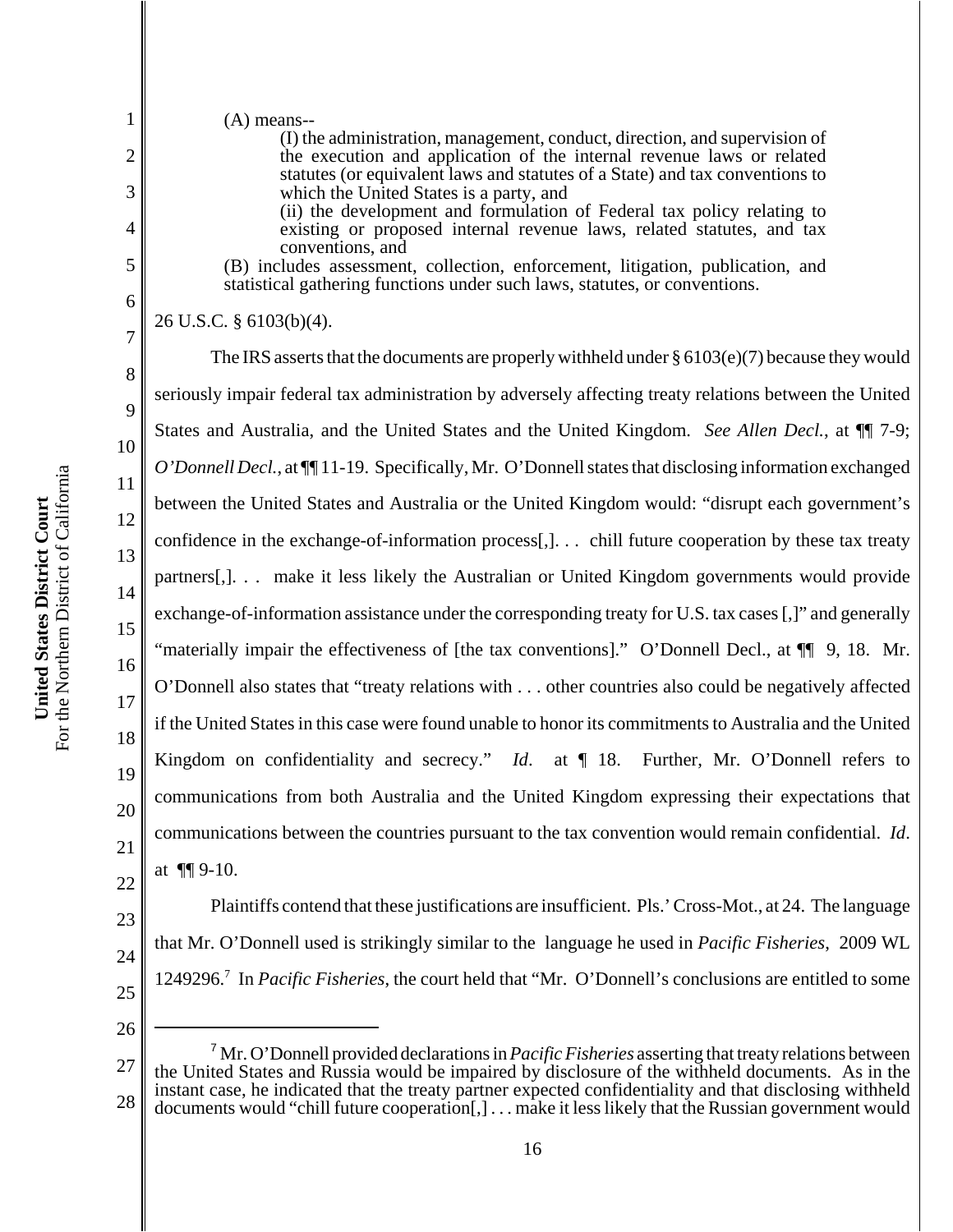14

15

1 2 3 4 5 6 7 8 9 10 11 12 deference in light of his experience and the fact that "the court is not in a position to independently determine what actions on the part of the United States government would or would not impair treaty relations with another nation." *Id*. In order to undermine Mr. O'Donnell's conclusions, the plaintiffs would have had to "[bring] forth contrary evidence controverting Mr. O'Donnell's justifications or suggest[] that there is any bad faith on the part of the IRS." *Id.* at \*3. Here, as in *Pacific Fisheries*, the plaintiffs have provided no evidence of bad faith on the part of the IRS. Nor have they shown contrary evidence in the record that would controvert the IRS's justifications for nondisclosure, aside from the requirement discussed above that the documents sent to Australia must "relate to or reflect on" information received from Australia. Therefore, provided the IRS shows that the withheld documents are tax return and tax convention information in amended submissions, this Court will give deference to Mr. O'Donnell's determination that releasing the withheld documents would seriously impair tax administration.

## **B. Exemptions 3 and 7(A) and Return Information**

## **(1) Tax return information**

16 17 18 19 20 21 22 23 24 25 26 The IRS has also withheld several documents as return information under  $26$  U.S.C. § 6103(e)(7) that are not tax convention information subject to protection under 26 U.S.C. § 6105. *See*, *e.g.*, Hartford *Vaughn* Index, at 8, 14-16, 35-40. As discussed above, in order to properly withhold documents under Internal Revenue Code § 6103(e)(7), the IRS must demonstrate that the withheld documents are "return information" in that they must be "received by, recorded by, prepared by, furnished to, or collected by the [IRS] with respect to a return or with respect to the determination of the existence, or possible existence, of liability (or the amount thereof)." 26 U.S.C. § 6103(b)(2)(A). The parties generally reassert their arguments made above. Plaintiffs assert that "stating simply that the materials contain 'information gathered or prepared by the Service to determine or collect a potential tax liability'" (quoting Def. Mot. for Summ. J.) is insufficient to establish the documents are return information. Pls.' Cross-Mot., at pgs. 22-23 (quoting *Kamman*, 56 F.3d at 49). In doing so, plaintiffs misread *Kamman*.

<sup>28</sup> provide exchange-of-information assistance" and also potentially negatively affect treaty relations with<br>28 ether similarly situated treaty performed  $P_{\text{0}}$  as fig. Eigherias, 2000 MJ, 1240206, at \*2 other similarly situated treaty partners. *Pacific Fisheries*, 2009 WL 1249296, at \*2.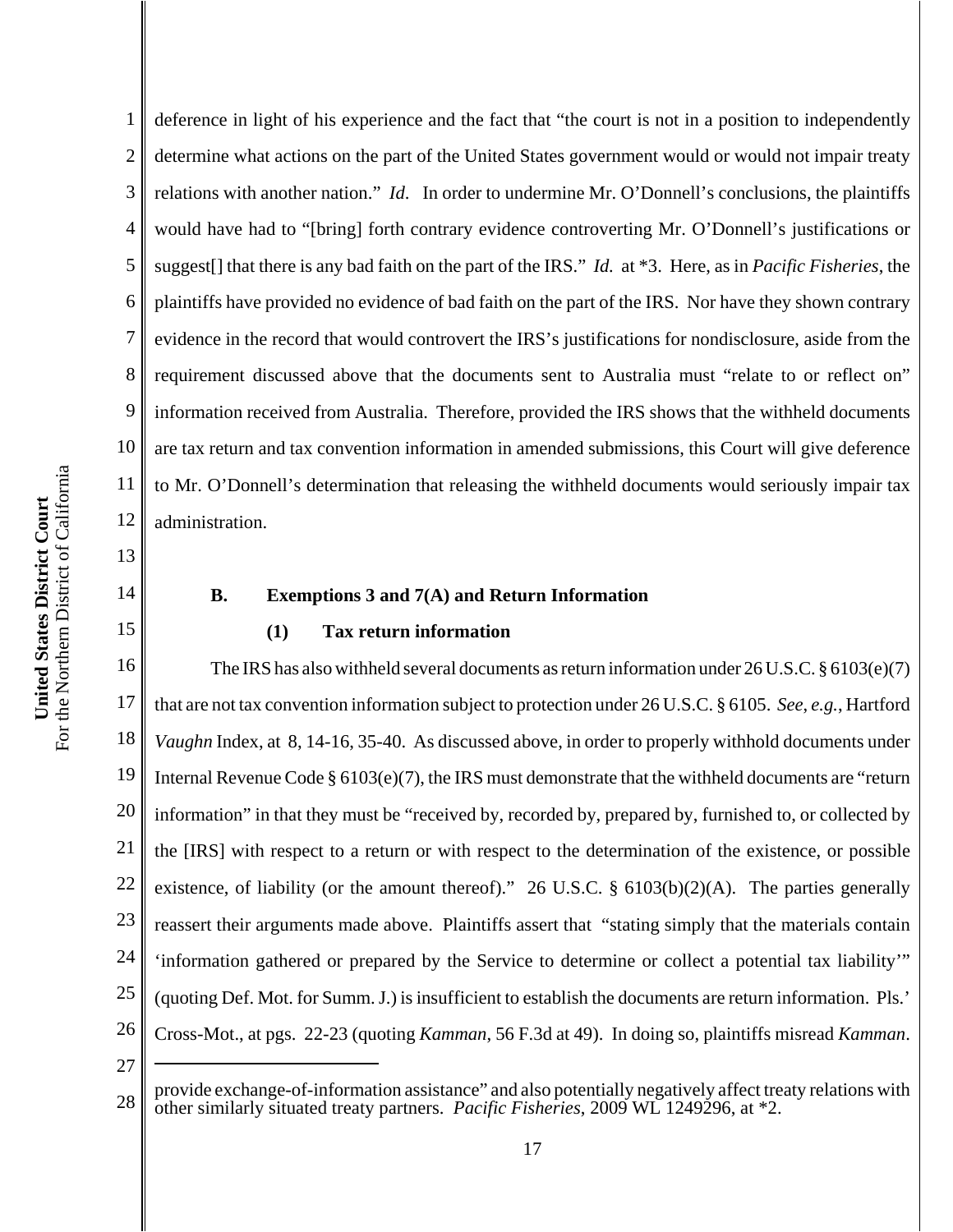2 3 4 6 In *Kamman*, the court held that the documents could not be characterized as return information because the documents in question were not actually "furnished to the IRS with respect to the determination of the existence . . . of liability," but were provided after the taxpayer's liability had already been determined. *Kamman*, 56 F.3d at 49 (internal quotations omitted). Here, the IRS has stated in oral argument, in affidavits, and in its pleadings that the civil examination of plaintiffs is still ongoing, so, unlike *Kamman*, tax liability has not yet been established.

7 8 9 10 Moreover, the IRS has submitted the declaration of Marie Allen, Supervisory Revenue Agent, which explains that if any of the information at issue were released to plaintiffs it would allow plaintiffs to "determine the nature, direction, scope and the strategies and theories that may be utilized by the Government," in their continued investigation or future prosecution of the Lowys. *See* Allen Decl., ¶ 6.

11 12 13 14 15 16 17 18 Finally, unlike the situation with respect to the tax convention information, where no specific information was provided regarding the withheld documents, the IRS has provided plaintiffs with additional information about each of the documents on the Hartford *Vaughn* Index – which are not covered by 6105 – to enable the Court to conclude the information withheld is return information relating to the civil examination of the Lowys. *See, e.g.*, Hartford *Vaughn* Index at 35 (". . . discussing . . . whether the examination is affected"; "discussing what to include in a summons and the revision of the same summons").<sup>8</sup> Therefore, the Court finds that all of the documents withheld under section 6103(e)(7) that are not also withheld under section 6105, are properly classified as return information.

19

1

5

20

23

#### **(2) Serious impairment of tax administration**

21 22 The IRS asserts through the declarations of its employees James Hartford, attorney in the Office of the Associate Chief Counsel and Marie Allen, that "disclosure of certain of the documents or portions

<sup>24</sup> 25 26 27 28 <sup>8</sup> While the Hartford *Vaughn* index contains documents described more generally than the above examples, the Court bears in mind *Wiener*'s caveat that additional information need not be provided if it would thwart the claimed statutory exemption's purpose. *See Wiener*, 943 F.2d at 979. For example, the IRS claims section 6103(e)(7) protection for an "October 17, 2007 email between Mr. Pak, Mr. Rillo, Ms. Lee, and Mr. Astengo requesting information on an entity." Hartford *Vaughn* Index, at 38. Though the "entity" is not named, it stands to reason that the omission was in order to prevent plaintiffs from gaining information as to which entities were relevant to their ongoing civil examination. On a related note, while the Hartford *Vaughn* index does not explicitly refer to the email as related to the civil examination of plaintiffs, both the Allen declaration and common sense dictate that it must be, or else there would be no reason to include it in the index of relevant documents.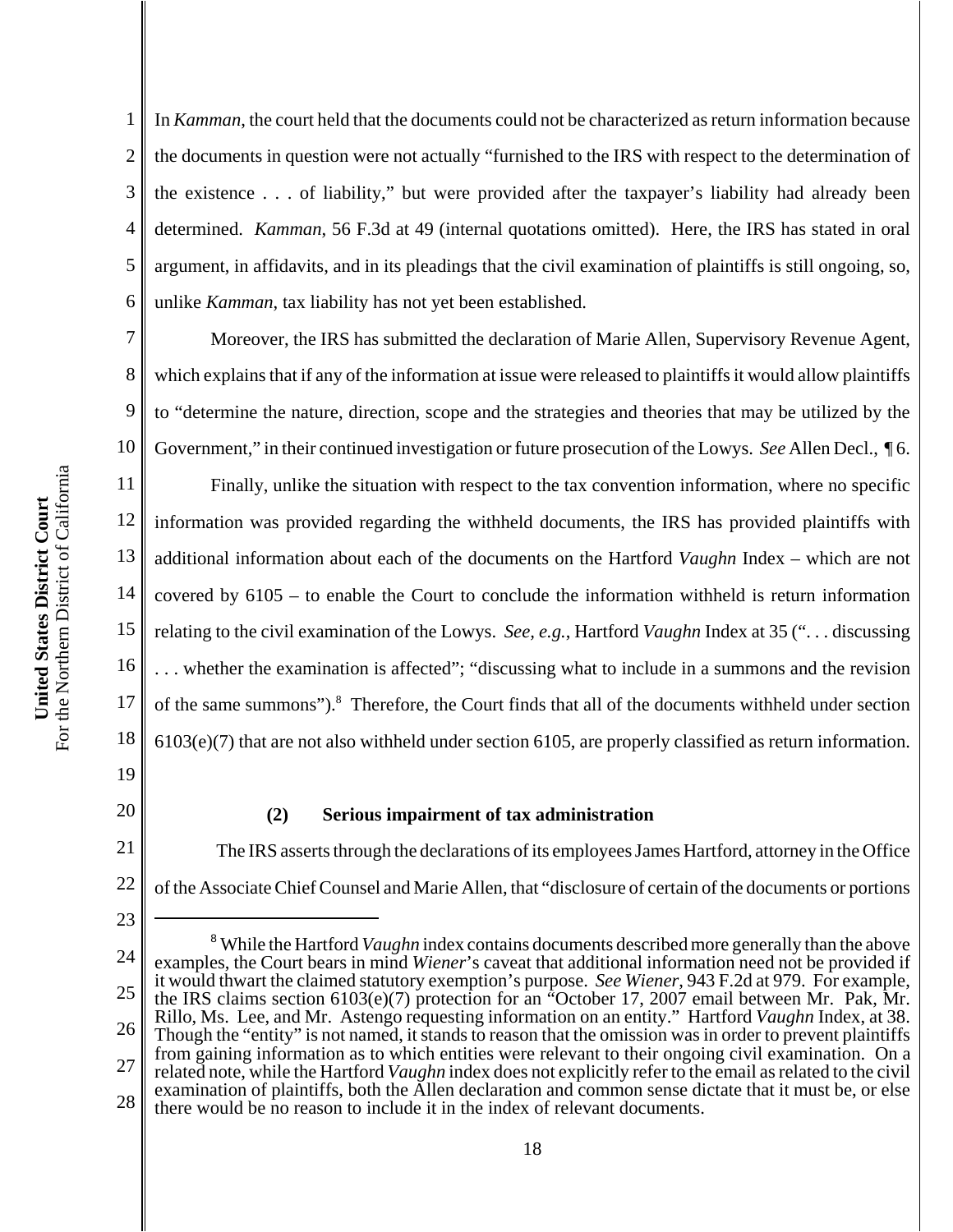1 2 3 4 5 6 7 8 9 10 thereof would seriously impair federal tax administration." Allen Decl., ¶ 5; *See* Hartford Decl., ¶¶ 35, 38. Ms. Allen states that "[r]eleasing any of the following documents would allow Plaintiffs to determine the nature, direction, and scope of the ongoing civil tax examination, and the strategies and theories that may be utilized by the Government should this case be litigated" and would "provide Plaintiffs with an unfair advantage in that it would prematurely enable them to craft explanations or defenses based upon those strategies and theories that the Government may present in litigation." Allen Decl.,  $\P$  6. Plaintiffs argue that these statements "are nothing but generic and meaningless words" that neither refer to any particular document nor explain why they should not be disclosed, so they are "woefully insufficient to establish that tax administration would be seriously impaired by any of the material being withheld from Plaintiffs." Pls.' Cross-Mot., at 24-25.

11 12 13 14 15 16 17 18 19 20 21 22 23 Plaintiffs cite to *Grasso v. IRS*, 785 F.2d 70, 76 (3d Cir. 1986), for the proposition that "[b]oilerplate claims that disclosure (1) would prematurely reveal evidence, (2) might indicate which items of evidence the IRS will rely upon in future proceedings, and (3) might also refresh the plaintiff's recollection" are insufficient to exempt the documents from disclosure.<sup>9</sup> Pls.' Cross-Mot., at pg. 24. In *Grasso*, plaintiff sought access to an IRS memorandum from an interview plaintiff gave to an IRS agent. The district court reviewed the memorandum *in camera* and found that the withheld information was only what the plaintiff was alleged to have said to the interviewing agent. *Id.* at 76. The district court held that the release of the plaintiff's own statements would not seriously harm tax administration, and the Third Circuit affirmed. *Id*. Here, the withheld documents are not the plaintiffs' interview statements, they are the contents of the IRS's administrative file for the IRS's examination of plaintiffs. Given the scope of the information plaintiffs seek, and the IRS declarations explaining that release of the administrative file materials would impair their ongoing examination, the Court finds that the release of the requested documents could "disclose the direction of potential investigation to be followed" and

- 24
- 25

<sup>26</sup> 27 28 <sup>9</sup> While the cited portion comes from the *Grasso* Court's discussion of Exemption 7(A), the Court states that "[a]lthough there are situation where Exemptions  $3(B)$  and  $7(A)$  would not be coextensive . . . in this case analysis of Exemption 3 does not differ significantly from the analysis of Exemption 7(A) undertaken." *Grasso*, 785 F.2d at 77. The same is true here and the Court applies the same analysis to the question of whether the IRS has shown that release of the withheld documents would "impair tax administration" under 3(B) or "interfere with IRS enforcement proceedings" under  $7(A)$ .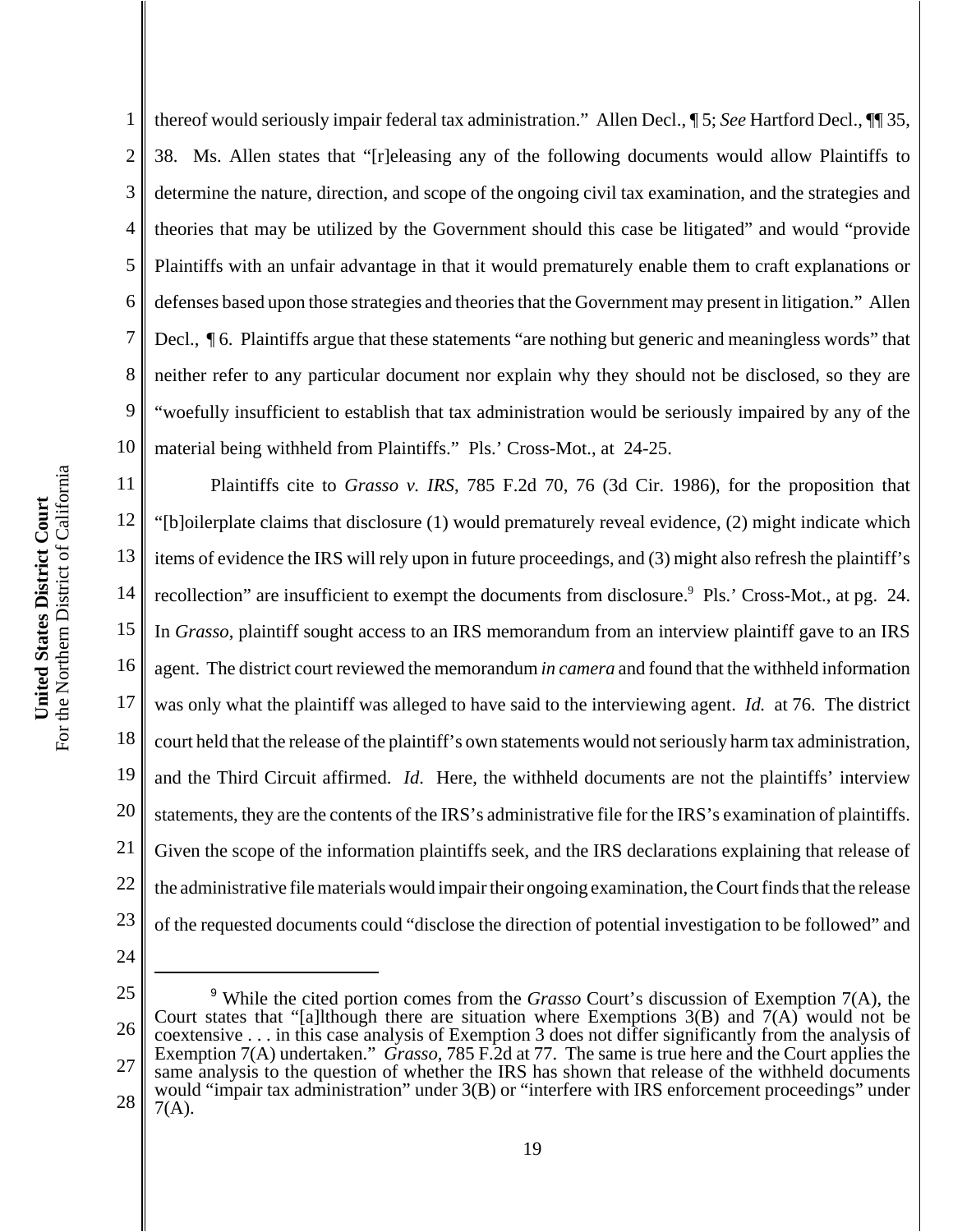they can properly be withheld. *See id.* at 77.

2 3 4 5 6 7 8 9 10 11 12 13 14 15 16 17 18 19 Plaintiffs also argue that "because the information sought by Plaintiffs is that which Plaintiffs or their family members already have submitted to government authorities," its release would not impair tax administration. Pls.' Reply, at 14-15; *see also* Pls.' Cross-Mot., at 32-33. They claim that "members of the Lowy Family in Australia provided thousands of pages of documents to the ATO, which undoubtedly has transferred this information to the IRS pursuant to the Tax Treaty between the two countries" and speculate that "[i]t therefore is highly likely that a portion of the remaining documents the IRS is withholding are known to Plaintiffs." Pls.' Cross-Mot., at 32. They cite to *Grasso*, 785 F.2d at 77, for the proposition that disclosure of information already known to the FOIA requester would not impair tax administration. In *Grasso*, the FOIA requester sought disclosure of a memorandum of an interview he had given. *Grasso*, 785 F.2d at 72. The court stated that "[t]he typical Exemption 7(A) situation arises when the documents sought are those generated within the agency or otherwise 'not in the possession of known or potential defendants.'" *Id.* at 77 (quoting *Campbell v. Dep't of Health and Human Services*, 682 F.2d 256, 262 (D.C. Cir. 1982)). However, the court also acknowledged that "in some situations the memorandum of the individual's own statement may be exempt from disclosure, as, for example, *when it discloses the direction of potential investigation to be followed*." *Id*. (emphasis added). Unlike in *Grasso*, where the claimant requested a specific document containing information he already knew, here plaintiffs merely speculate that it is "highly likely" that "a portion" of the withheld documents are known to them. Pls.' Cross-Mot., at 32.

20 21 22 23 24 25 26 27 28 Finally, plaintiffs rely on *Wiener v. Fed. Bureau of Investigation*, 943 F.2d 972, 982 (9th Cir. 1991) for the proposition that the IRS must provide a "description of the withheld information sufficient to enable the FOIA requester to challenge the agency's understanding of the scope of section 6103 reflected in the decision to withhold." Plaintiffs argue that the IRS should be required to show why the withholding of each document - or perhaps category of document - is necessary to prevent giving plaintiffs an unfair advantage or otherwise impair the IRS examination. However, they fail to point out that *Wiener* specifies that the withholding agency should disclose "'as much information as possible *without thwarting the [claimed] exemption's purpose*.'" *Id*. at 979 (quoting *King v. Dep't of Justice*, 830 F.2d 210, 223-24 (D.C. Cir. 1987)) (emphasis added). The *Wiener* court applied this reasoning to allow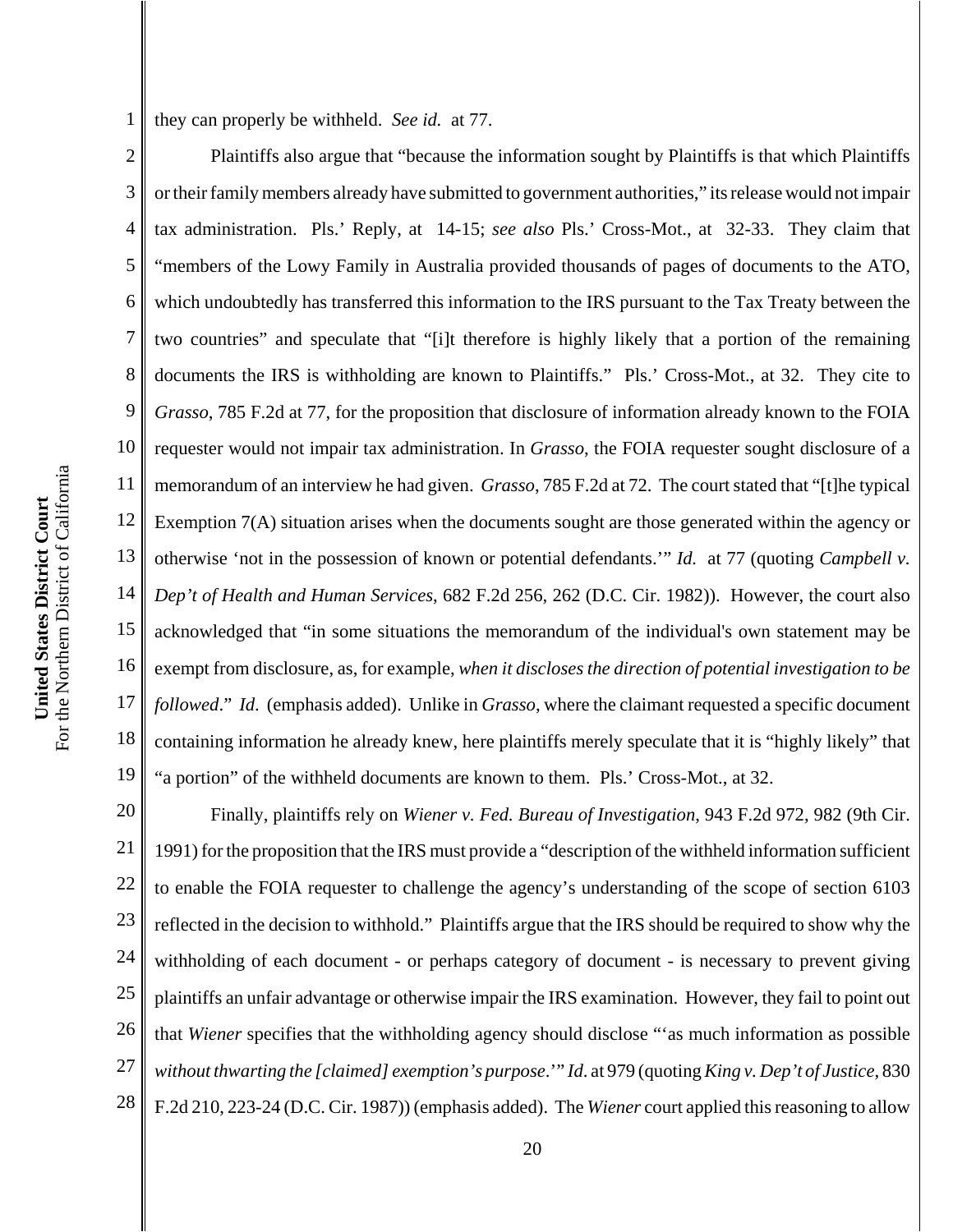2

3

4

the FBI to withhold tax return documents because "if the withholding agency were to reveal the precise nature of the tax return information, the confidentiality guaranteed by section 6103 would be compromised." *Id*. at 982-83. Here, section 6103(e)(7) contains the explicit instruction that the return information is subject to disclosure only if the IRS "determines that such disclosure would not seriously impair federal tax administration." The IRS declarants explain that the release of the information withheld, which is essentially the IRS administrative file, would seriously impair federal tax administration by allowing plaintiffs "to determine the nature, direction, scope and the strategies and the theories that may be utilized" in potential impending litigation; by allowing plaintiffs "earlier and greater access to information about the examination than they would otherwise be entitled to receive"; and by providing plaintiffs "with an unfair advantage in that it would prematurely enable them to craft explanations or defenses based upon these strategies and theories that the Government may present in litigation."<sup>10</sup> Allen Decl., at  $\P$  6.

18 19 20 21 22 23 This case is similar to *Shannahan v. I.R.S.*, 680 F. Supp. 2d 1270 (W.D. Wash. 2010) ("*Shannahan III*"). In *Shannahan III*, the IRS argued that documents were properly withheld pursuant to Exemption 3 because their disclosure would seriously impair federal tax administration by allowing the defendants to: (1) "determine the nature, direction, scope, and limits of the criminal proceedings, and the strategies and theories utilized by the government"; (2) have "earlier and greater access to information about the proceedings than they would otherwise be entitled to receive"; (3) "craft explanations or defenses based upon the government's analysis"; and (4) "conceal or disguise income." *Id.* at \*4. The court ultimately held that these justifications supported withholding the documents and that the IRS's determination about potential harms to tax administration was "entitled to some deference." *Id*. at 8. Here, the IRS has made similar justifications regarding the ongoing civil examination of plaintiffs.

24 25

However, the *Shannahan III* court reached this decision only after the IRS "describ[ed] in detail

<sup>26</sup> 27 28  $10$  In arguing that the IRS needs to provide more information on why each category of document could impair tax administration if released, plaintiffs cite to *Campbell* for the proposition that an agency "must show something more than a direct relationship between agency records and a pending investigation in order to demonstrate that disclosure would interfere with enforcement proceedings." 682 F.2d at 261. However, in *Campbell* the plaintiff was a third party, rather than a target of the law enforcement proceeding in question. *Id*. at 265.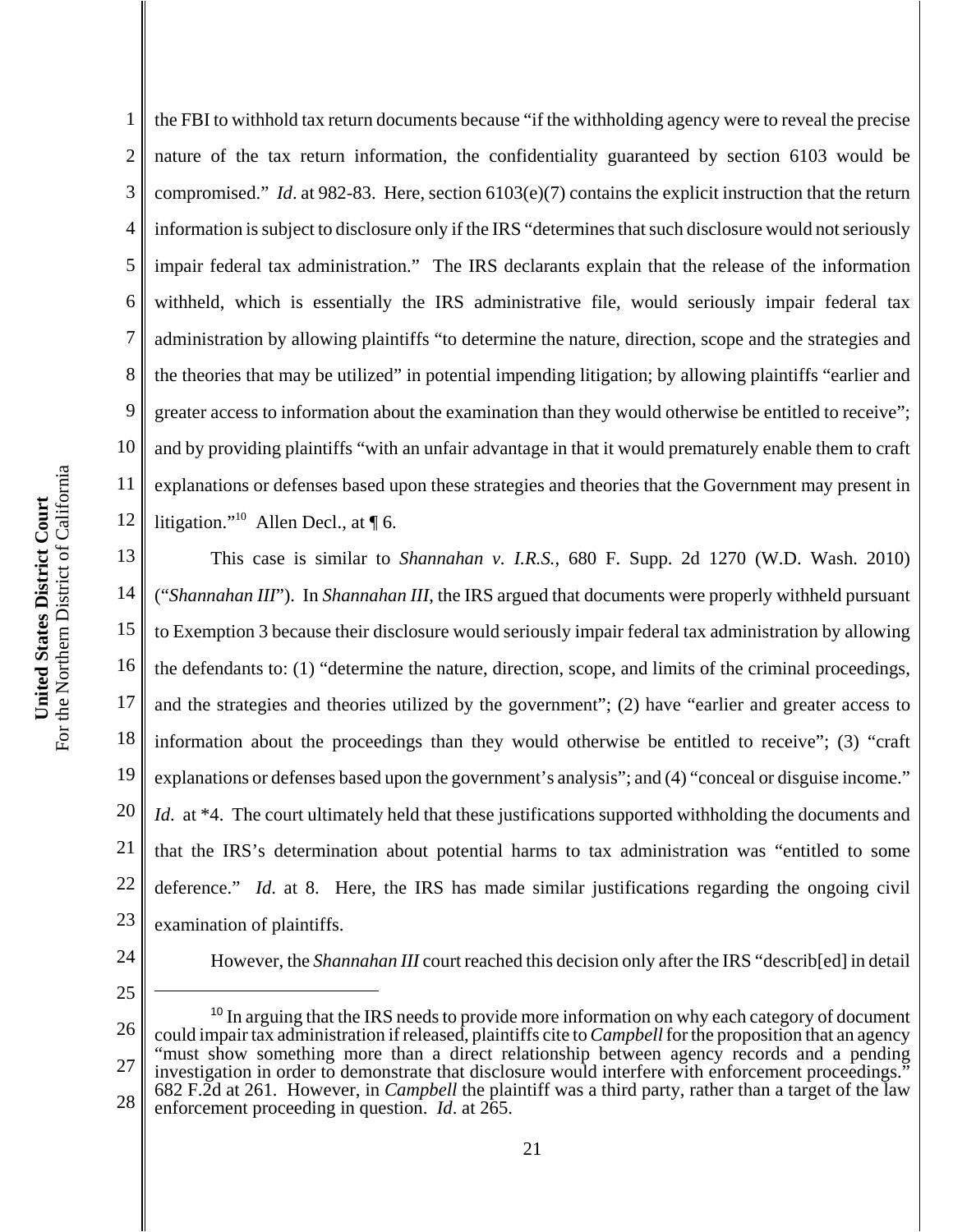1 2 3 4 5 6 7 8 9 both the type of information contained in the [withheld documents] and the source of the information." *Id.* at \*8. Specifically, the IRS provided a declaration stating that the information "details and documents a vast majority of the evidence obtained by the government for use in the [plaintiffs'] criminal trial and was compiled and organized by the U.S. government." *Id*. The declaration went on to describe that the information contained "charts detailing financial information . . . , summaries of the information, and agent notes." *Id*. Here, where the IRS claims exemption under section 6103(e)(7) without recourse to section 6105, it has described the withheld documents with enough detail for plaintiffs and the Court to determine both the type and source of the information. *See*, *e.g.*, Hartford *Vaughn* Index, at 35 ("July 15, 2008 internal IRS email chain among [IRS employee names and titles omitted] discussing the publicly released witness list for a Senate committee hearing and whether the examination is affected"). Like in *Shannahan III*, if the documents were released, plaintiffs might be able to glean information about the civil examination that they would not otherwise be entitled to. As the IRS has provided sufficient information about the nature of the withheld documents and stated, with specificity, that it would seriously impair federal tax administration by revealing details of an ongoing investigation, the documents are properly withheld.

# **(3) Exemption 7(A)**

18 19 20 21 22 23 24 25 26 27 28 Exemption 7(A) permits the withholding of "records or information compiled for law enforcement purposes, but only to the extent that the production of such law enforcement records or information (A) could reasonably be expected to interfere with enforcement proceedings." 5 U.S.C. § 552(b)(7)(A). Exemption 7(A) is subsumed in the discussion of Exemption 3 because if a document is properly withheld for seriously impairing tax administration, it will almost always meet Exemption 7(A)'s standard of interfering with law enforcement proceedings. *See Grasso*, 785 F.2d at 77. Plaintiffs contend that the IRS has not provided enough information for the Court to determine whether or not they have met this standard. Pls.' Cross-Mot*.*, at 25-26. However, for the reasons the Court described above, the Court disagrees and holds that the IRS's submissions show that release of the documents would interfere with the civil examination so as to fall under Exemption 7(A). This comes with the caveat that, to the extent the IRS upon re-review finds that it can no longer claim exemption under 6105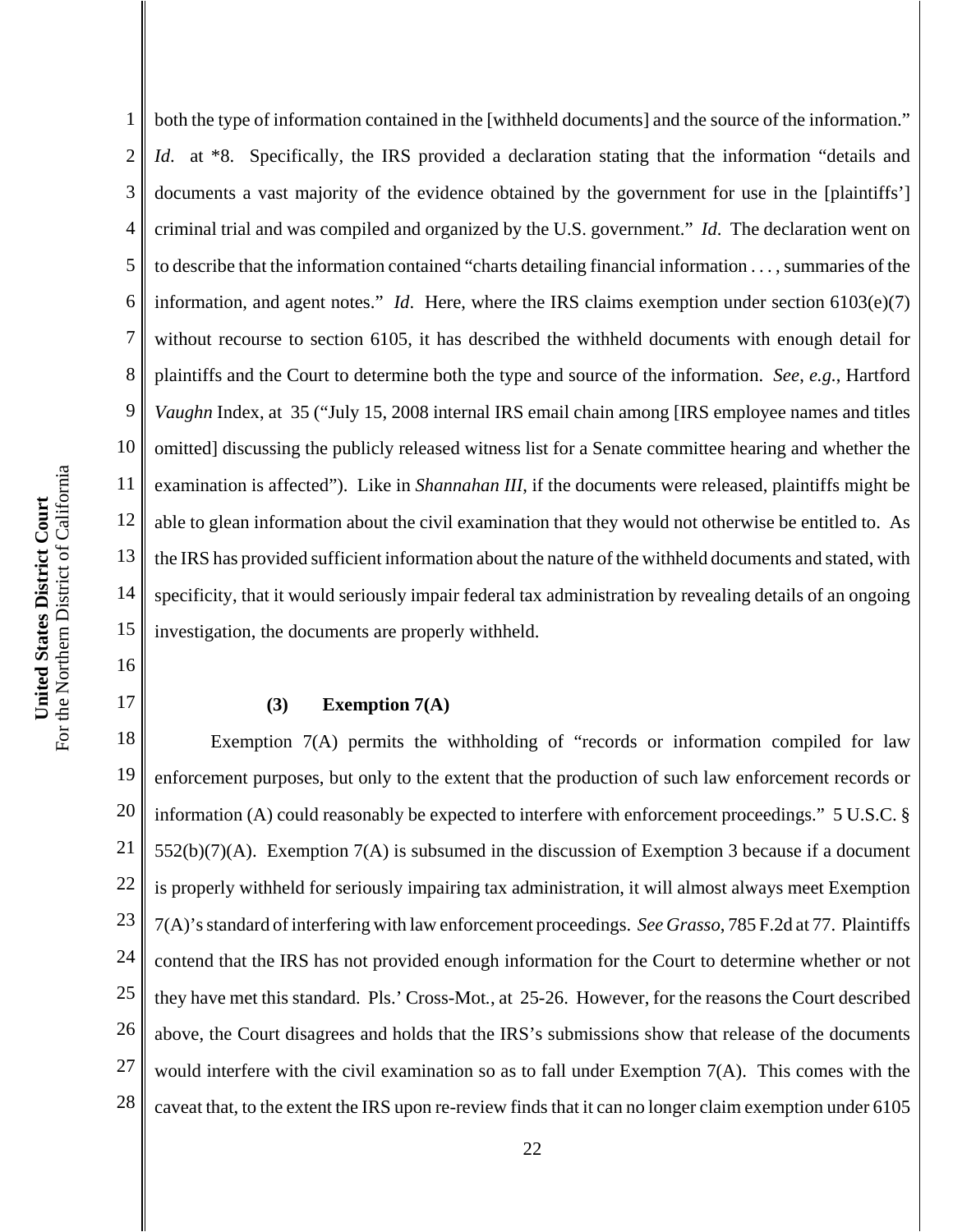1 2 for particular documents, the Hartford *Vaughn* Index must be supplemented with additional specific information demonstrating that the documents are properly withheld under  $6103(e)(7)$  and  $7(A)$ .

**C. Exemption 5**

5 6 7 8 9 10 11 12 13 14 15 16 17 Exemption 5 of FOIA applies to "inter-agency or intra-agency memorandums or letters which would not be available by law to a party other than an agency in litigation with the agency." 5 U.S.C. § 552(b)(5). It "covers the attorney client privilege, the attorney work product privilege, and the executive 'deliberative process' privilege." *Maricopa Audobon Society v. U.S. Forest Service*, 108 F.3d 1089, 1092 (9th Cir. 1997) (citing *Coastal States Gas Corp. v. Dep't of Energy*, 617 F.2d 854, 862 (D.C. Cir. 1980)). Here, the IRS claims that a number of the withheld documents are covered by the deliberative process privilege and/or the attorney-client privilege. Plaintiffs claim that the descriptions given in the Hartford *Vaughn* Index are vague and insufficient to show that they are covered by these privileges. However, as all of the documents withheld under Exemption 5 are also withheld pursuant to Exemption 3 under either 26 U.S.C. §§ 6105 or 6103(e)(7), discussed above, the Court does not reach a discussion of Exemption 5. If, after the IRS provides the supplemental information required above, the Court finds that documents are improperly withheld under Exemption 3 or that certain documents are only potentially withheld under Exemption 5, the Court will address those withholdings at that time.

18 19

3

4

## **D. Exemption 6 and Exemption 7(C)**

20 21 22 23 24 25 26 27 28 Exemption 6 and Exemption 7(c) both exempt the release of records which would constitute an "unwarranted invasion of personal privacy." 5 U.S.C. §§ 552(b)(6), (b)(7)(C). Exemption 6 covers "personnel and medical files and similar files" and Exemption 7(c) covers "records or information compiled for law enforcement purposes." *Id*. The Hartford *Vaughn* Iindex and the IRS's pleadings show that it is "claiming Exemption 7(c) for every portion of a record it exempts under Exemption 6." Def. MSJ, at 19; *see also* Hartford *Vaughn* Index. The standard for Exemption 6 is higher in that it requires the disclosure of the files to "constitute a clearly unwarranted invasion of personal privacy" whereas Exemption 7(c) only requires that the disclosure "could reasonably be expected to constitute" such an invasion. Where the IRS has invoked Exemptions 6 and 7(c), they take two approaches to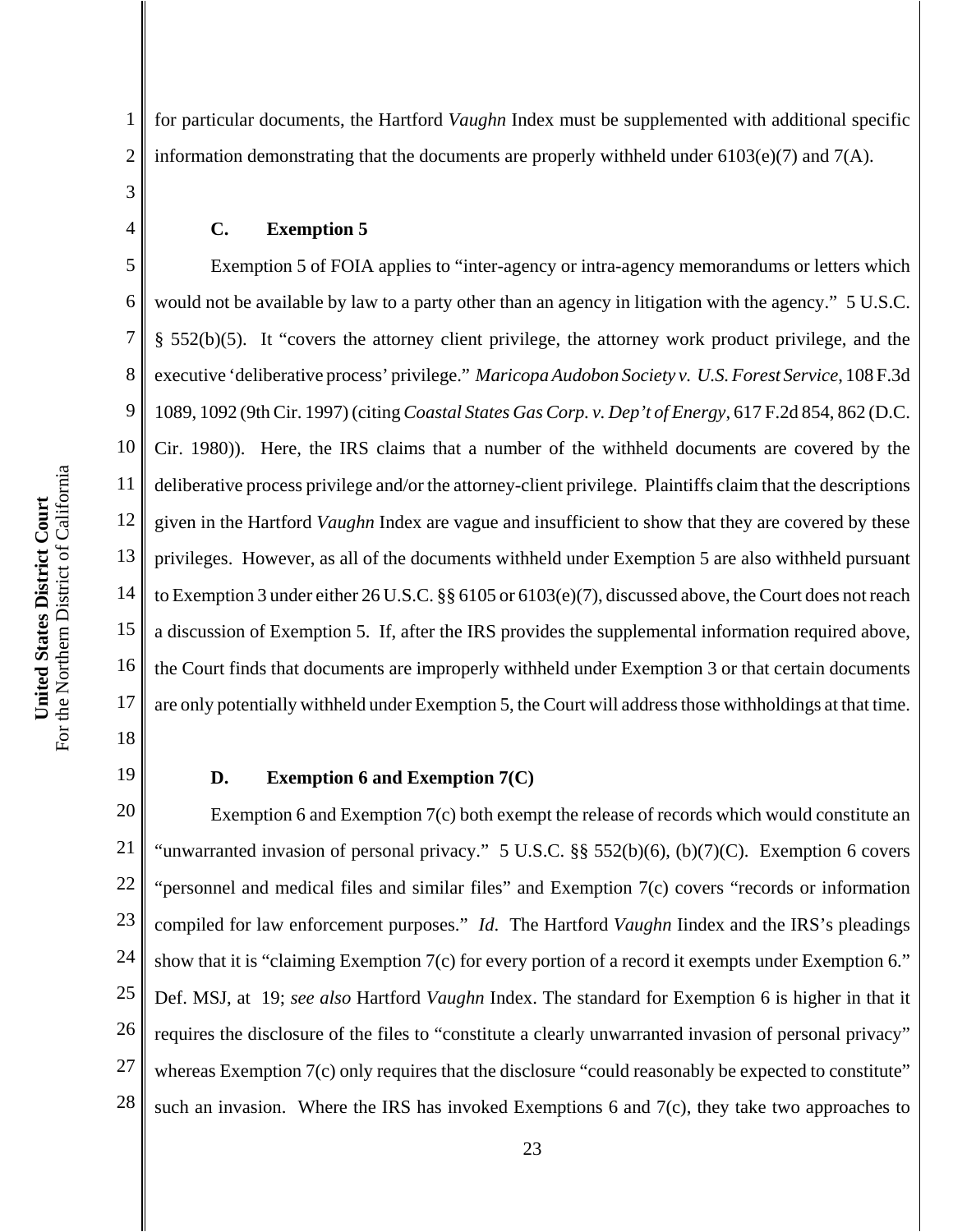1 2 3 4 5 6 7 describing the documents in the Hartford *Vaughn* Index. Under the first approach, where the document is also withheld under section 6105, the IRS provides no additional information on why or what has been withheld, in light of their concerns that disclosing any identifying characteristics about a document would disclose substantive matters in violation of its Tax Convention duties. Under the second approach, for documents only covered by 6103(e)(7), the IRS has provided a brief description of the withheld material, in the "Notes" column of the Hartford *Vaughn* Index, explaining that the redacted information is mobile telephone numbers, bank account numbers of third parties and similar types of information. *See, e.g.*, Hartford *Vaughn* Index, at 34-35, 37-40.

8 9 The Court finds the IRS's approaches appropriate. With respect to the documents covered by 10 section 6105, the Court agrees that the IRS need not provide additional information as to the specific For the Northern District of California For the Northern District of California 11 information also covered by Exemptions 6 and 7(c) because doing so would thwart the purpose of the United States District Court **United States District Court** 12 exemption under 6105. With respect to the second approach, the Court finds that the information 13 provided in the "notes" column of the Hartford *Vaughn* Index provides sufficient justification for the 14 withholding and/or redaction of personal information under Exemption 6 and, therefore, need not 15 address Exemption 7(C). However, consistent with the Court's discussions above, if the IRS determines 16 that certain documents are no longer protected by section 6105, the IRS must provide similar 17 justifications in the "notes" section of its Index to identify and explain any withholdings under 18 Exemptions 6 and 7(C).

> 19 20

# **CONCLUSION**

21 22 23 For the foregoing reasons and for good cause shown, the Court hereby DENIES defendant's motion for summary judgment (Docket No. 24) and DENIES plaintiffs' motion for summary judgment and limited discovery (Docket No. 30).

24 25 26 27 28 Defendant shall supplement their submissions to the Court to demonstrate that those documents withheld pursuant to Exemption 3 under 26 U.S.C. § 6105 are "return information" contemplated by 26 U.S.C. § 6103(e)(7) and "tax convention information" as contemplated by 26 U.S.C. § 6105 and defined in *Pacific Fisheries,* 2009 WL 1249296. If they are unable to meet the *Pacific Fisheries* test for any documents, the IRS must supplement the Hartford *Vaughn* Index to provide additional information